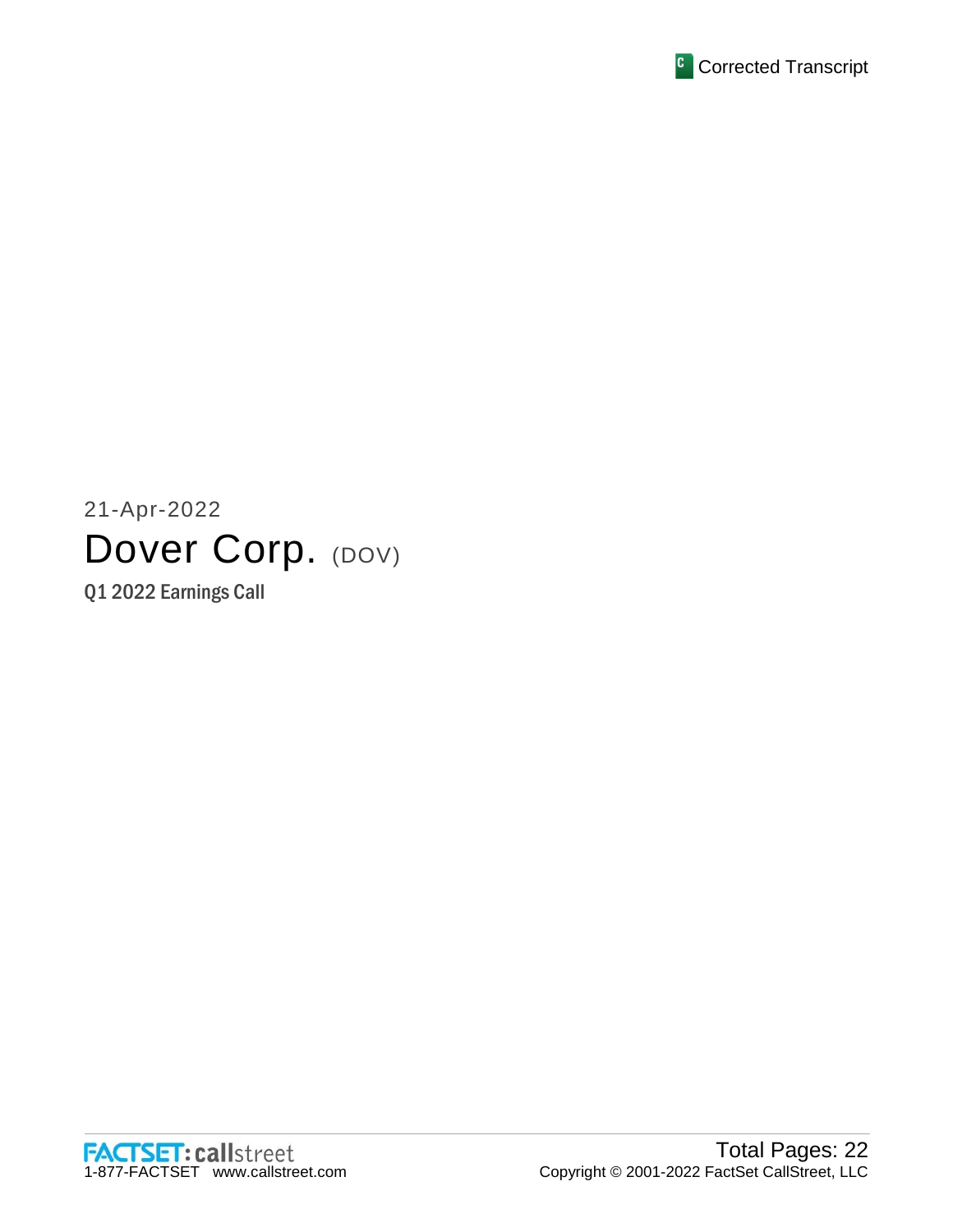# **CORPORATE PARTICIPANTS**

Jack Dickens

Senior Director-Investor Relations, Dover Corp.

Richard Joseph Tobin

President, Chief Executive Officer & Director, Dover Corp.

Brad M. Cerepak Chief Financial Officer & Senior Vice President, Dover Corp.

# **OTHER PARTICIPANTS**

Jeffrey Todd Sprague Analyst, Vertical Research Partners LLC

Andrew Kaplowitz Analyst, Citigroup Global Markets, Inc.

C. Stephen Tusa Analyst, JPMorgan Securities LLC

Scott Reed Davis Analyst, Melius Research LLC

Joe Ritchie Analyst, Goldman Sachs & Co. LLC Andrew Obin Analyst, BofA Securities, Inc.

Julian Mitchell Analyst, Barclays Capital, Inc.

Joshua C. Pokrzywinski Analyst, Morgan Stanley & Co. LLC

Nigel Coe Analyst, Wolfe Research LLC

# **MANAGEMENT DISCUSSION SECTION**

**Operator**: Good morning, and welcome to Dover's First Quarter 2022 Earnings Conference Call. Speaking today are Richard J. Tobin, President and Chief Executive Officer; Brad Cerepak, Senior Vice President and Chief Financial Officer; and Jack Dickens, Senior Director, Investor Relations. After the speakers' remarks, there will be a question-and-answer period. [Operator Instructions]

......................................................................................................................................................................................................................................................

......................................................................................................................................................................................................................................................

As a reminder, ladies and gentlemen, this conference call is being recorded and your participation implies consensual recording of this call. If you do not agree with these terms, please disconnect at this time. Thank you.

......................................................................................................................................................................................................................................................

And it is now my pleasure to turn the call over to Mr. Jack Dickens. Sir, please begin.

# Jack Dickens

Senior Director-Investor Relations, Dover Corp.

Thank you, Chelsea. Good morning, everyone, and thank you for joining our call. An audio version of this call will be available on our website through May 12 and a replay link of the webcast will be archived for three months.

Dover provides non-GAAP information. Reconciliations between GAAP and adjusted measures are included in our investor supplement and presentation materials, which are available on our website.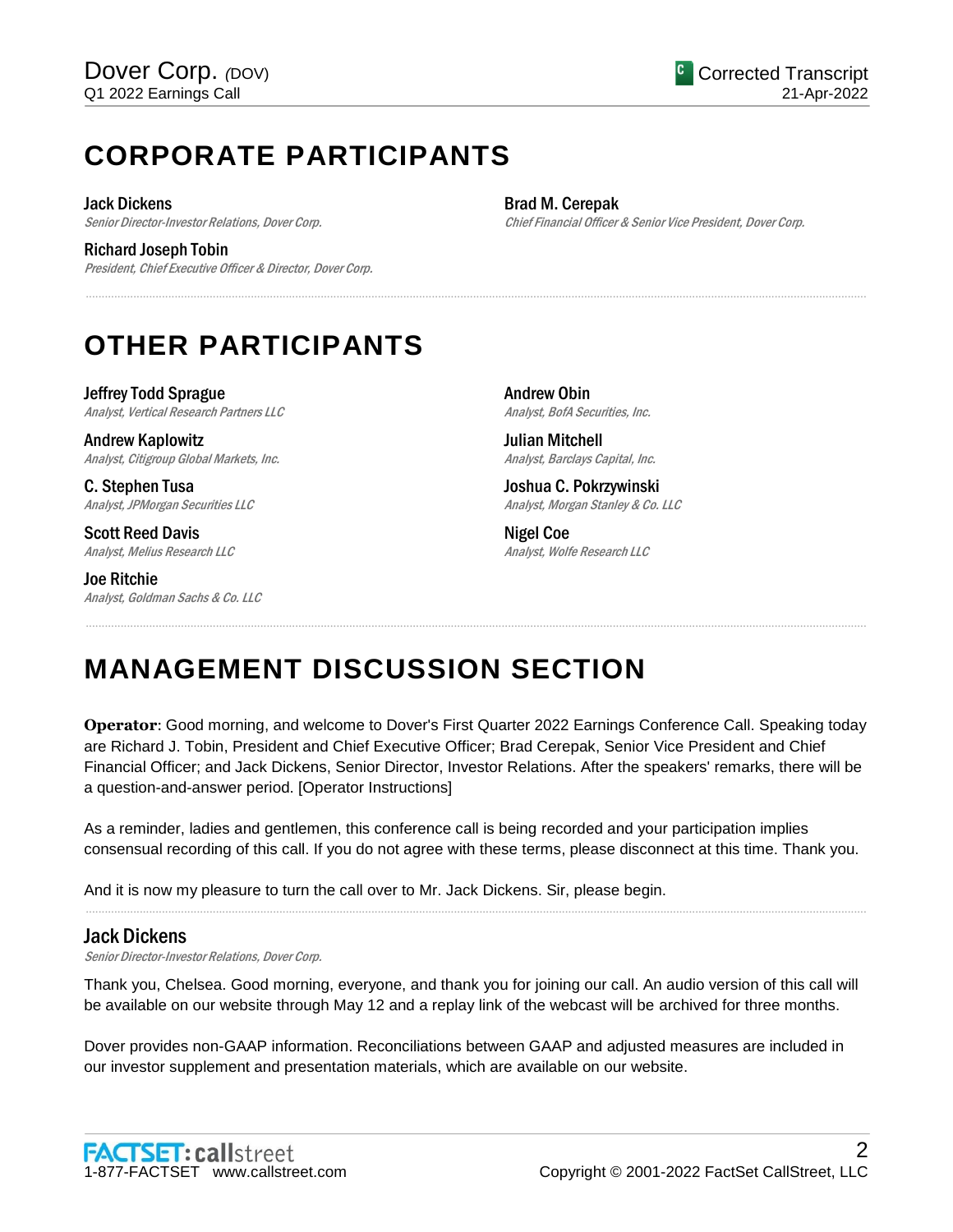Dover Corp. *(DOV)* Q1 2022 Earnings Call

Our comments today will include forward-looking statements based on current expectations. Actual results and events could differ from those statements due to a number of risks and uncertainties, which are discussed in our SEC filings. We assume no obligation to update our forward-looking statements.

......................................................................................................................................................................................................................................................

With that, I will turn the call over to Rich.

## Richard Joseph Tobin

President, Chief Executive Officer & Director, Dover Corp.

Thanks, Jack. Good morning, everyone. I'm on slide 3, which shows the detailed US GAAP and adjusted quarterly results. So, let's go to slide 4 and take a look at the performance highlights. Our results in the first quarter were in line with expectations, our expectations. The demand for our products and services continued to be robust across the portfolio and the management teams of our operating companies did a solid job of navigating various challenges during the quarter.

Going into the quarter, we had appropriately forecasted the supply chain and input inflation headwinds, but we did not forecast significant geopolitical destabilization nor the return of pandemic challenges in China, which negatively impacted some businesses in our portfolio from a demand and supply chain perspective. We were able to largely offset these unexpected headwinds through robust production performance, particularly late in the quarter, on the back of our backlog strength.

Let's move to the numbers. Organic revenue was up 9% year-over-year in the quarter on strong demand across the majority of the portfolio. Backlogs remain at record levels, up 54% year-over-year and 5% sequentially with book-to-bill above 1 in all five segments.

Operating margin performance in the quarter was below our expectation. Planned volume leverage, productivity and tight cost controls were able to dampen the forecasted negative impact of supply chain constraints and negative price/costs embedded in older backlogs – in older orders in the backlogs of certain businesses. But our actions were short of fully offsetting unscheduled production interruptions caused by supply chain constraints and severe weather events, which negatively impacted volume and cost absorption and had an unfavorable mix effect on margins. We expect this to be recovered over the balance of the year.

During the quarter, we continued to invest organically in capacity expansions and productivity initiatives to drive revenue growth and operational success.

We recently acquired a unique intellectual property portfolio used in electric-powered and hybrid waste collection vehicles, which we plan to showcase a fully electric refuse vehicle built for one of our municipal customers at WasteExpo in May.

Our first quarter performance demonstrated again the strength of our diversified portfolio of businesses and our commitment to continuous improvement in operational rigor. Due to the dynamic environment in which we are operating, quarter-to-quarter results will be noisy, which I'm sure we'll discuss at length during the Q&A.

But keep in mind that we have a robust backlog and that the businesses that faced challenges in the back half of 2021 are positioned to drive robust performance as we get through the tougher comps of the first half of 2022. Despite the macro headwinds, we are well-positioned to deliver our full-year revenue guidance of 7% to 9% organic growth and adjusted EPS of \$8.45 to \$8.65 per share.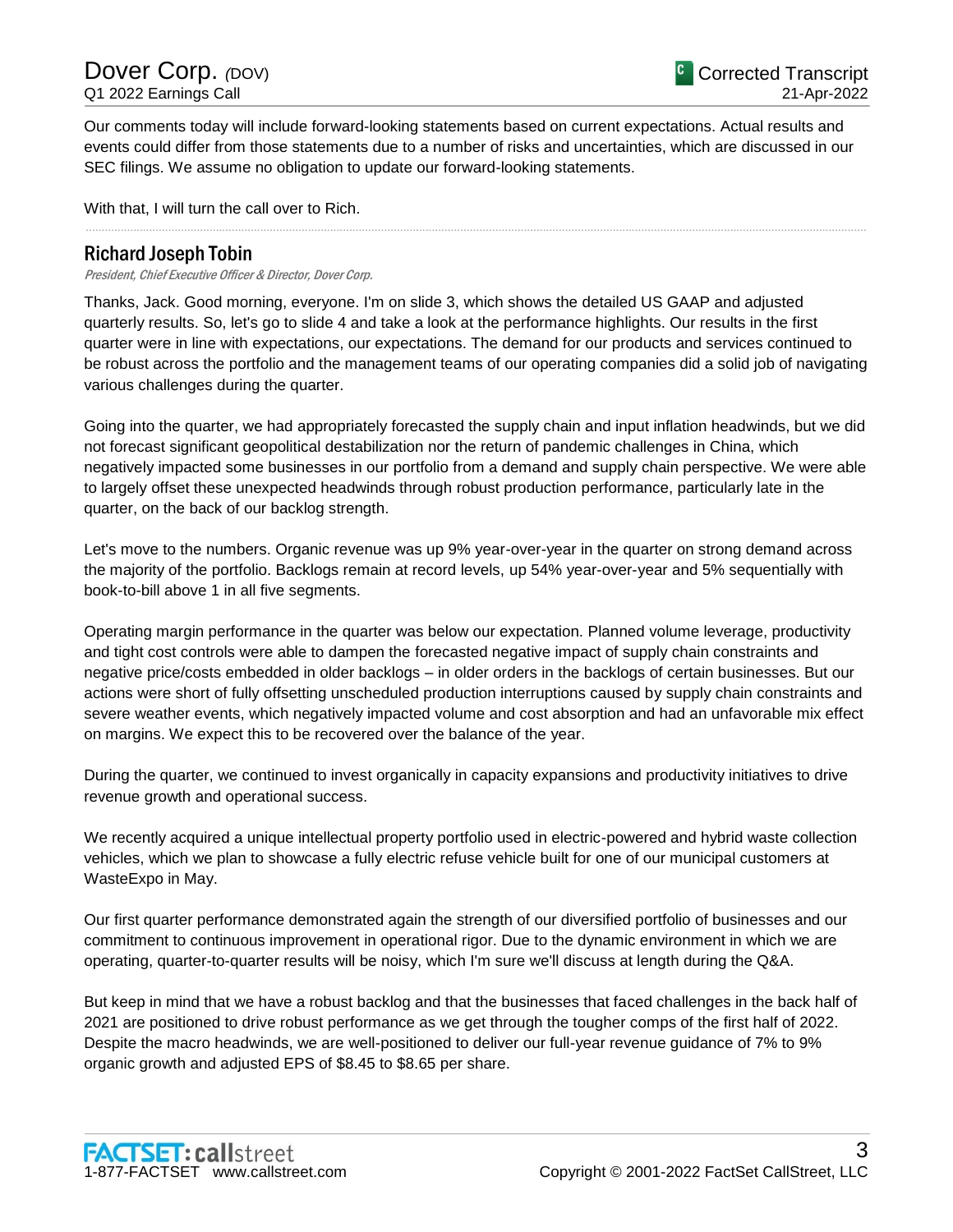# Dover Corp. *(DOV)* Q1 2022 Earnings Call

Let's go to slide 5. Engineered Products revenue was up 15% organically in the quarter. Demand continues to be robust across much of the portfolio, and we have considerable visibility as a result of backlog – our robust backlog position. Comparable operating margin was down largely as a result of price/cost and supply chain challenges, but sequentially improved as production performance ramped up and older backlog shipped. We expect this dynamic to continue through the balance of the year.

Clean Energy & Fueling was flat organically, as the expected roll-off of EMV demand in North America retail fueling was offset by growth in other businesses. Demand was strong across the balance of the portfolio of businesses, with particular strength in Clean Energy components, vehicle wash, below-ground, and fueling components.

Let me unpack the margin performance here before we make this an EMV-only story and draw the wrong conclusions of the projected margin trajectory for the balance of the year. As we previewed last quarter, we incurred roughly \$20 million in new acquisition-related depreciation and amortization in the quarter, driven by our Clean Energy acquisitions in late 2021. This represented a 400 basis point headwind to segment margins in the quarter. The balance of the margin dilution is a result of product mix, which is EMV-driven, and Q1 supply chain and production challenges.

Unfortunately, we lost a week of production in March due to a weather event at one of our main production facilities in Texas. Setting aside acquisition accounting, we expect the segment to deliver robust, absolute revenue, and profits for the full year.

Sales in Imaging & ID declined 1% organically as volumes in our core marking and coding businesses were constrained by component shortages, as well as China lockdowns and reduction of business in Russia more than offset growth in our serialization and brand management software businesses. Digital textile printing continued its gradual recovery. Q1 margins in Imaging & ID were down to lower volumes and higher input costs.

Pumps & Process Solution (sic) [Pumps & Process Solutions] (00:07:19) posted another strong quarter at 13% organic growth, saw strong volumes across all businesses and geographies. Demand remained strong in core biopharma activity, where drug R&D projects, which – that were sidelined during COVID, came back strongly. But we did see normalization in order rates for COVID-driven biopharma components as demand for COVID-19 vaccines and therapies moderate. Margin performance was solid in the quarter on strong volumes, fixed cost absorption, and favorable mix [indiscernible] (00:07:55).

Top-line results in Climate & Sustainability Technologies continued to be robust, posting 17% organic growth and strength across all businesses and major geographies. Margins were up in the quarter as robust volumes, solid operating performance, and improved price/cost offset cost inflation and input shortages.

......................................................................................................................................................................................................................................................

I'll pass it on to Brad from here.

## Brad M. Cerepak

Chief Financial Officer & Senior Vice President, Dover Corp.

Thanks, Rich. Good morning, everyone. Going to slide 6, on the top is the revenue bridge. FX was a 2%, or \$43 million headwind, to the 9% organic growth, resulting in \$0.05 of negative EPS impact in the quarter. Our FX forecast for the remainder of the year does not assume any changes to the prevailing exchange rates, which creates a headwind for the year versus our prior guidance.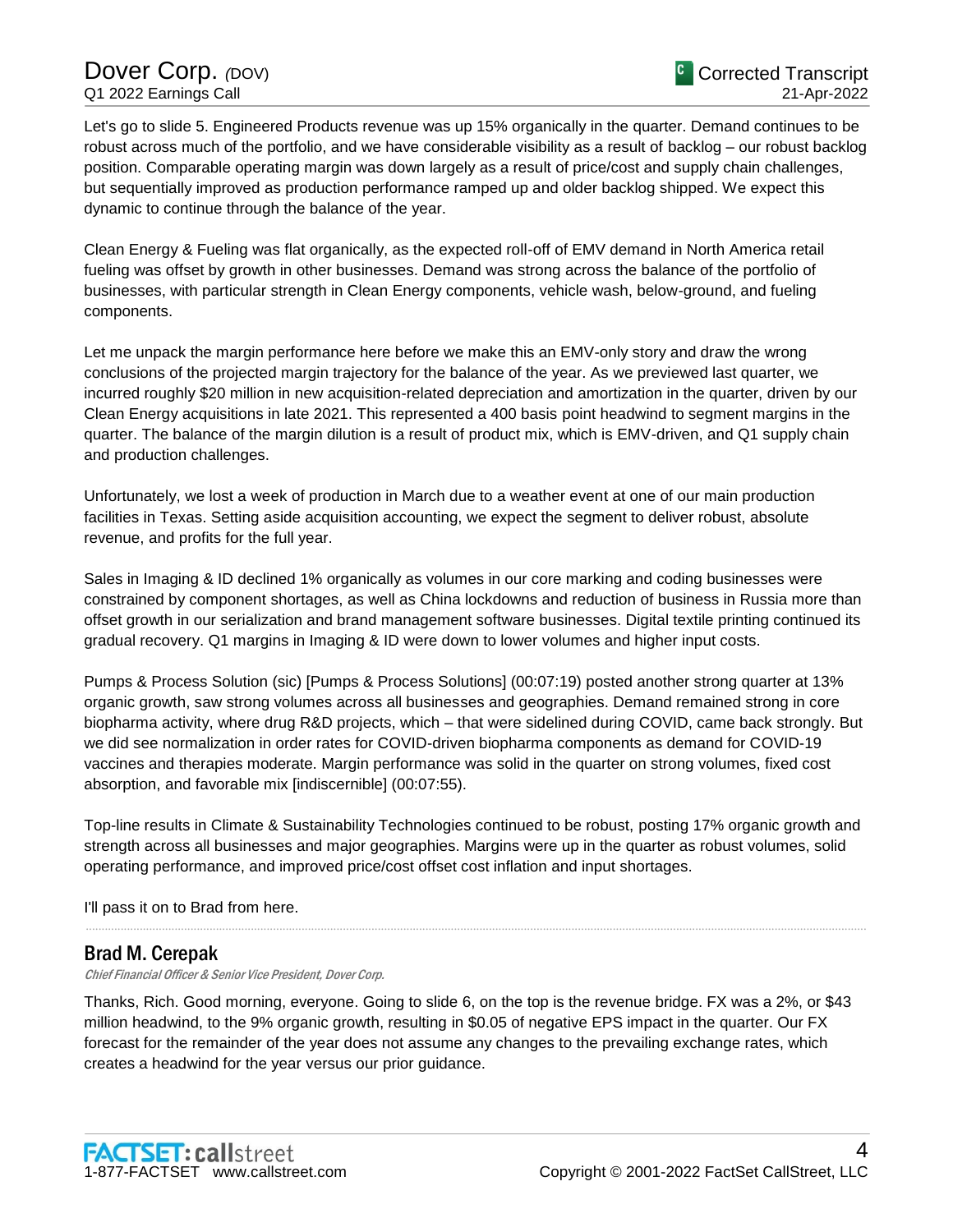M&A contributed \$53 million to the top line in the quarter, a product of \$83 million from acquisitions partially offset by \$31 million from the Unified Brands divestiture. We saw solid organic growth across all geographies, with notably strong performance in Asia and the Americas. China, which represents approximately half of our business in Asia, was up 20% organically in the quarter.

Moving to the earnings bridge on slide 7, adjusted segment EBIT was down \$7 million in the quarter and adjusted EBIT margin declined 200 basis points as improved volumes, continued productivity initiatives, and strategic pricing were more than offset by input cost inflation, production stoppages, as well as acquisition-related amortization that drove a roughly 100 basis point headwind.

Adjusted net earnings improved by \$13 million driven by higher segment EBIT, excluding AD&A and a favorable tax rate. The effective tax rate, excluding discrete tax benefits, was approximately 21.7% for the quarter, same as the comparable period. Discrete tax benefits were \$10 million in the quarter, or \$4 million higher than in 2021, for approximately \$0.03 of year-over-year EPS impact.

Now on our cash flow statement on slide 8, free cash flow declined in the first quarter and was slightly negative, driven by working capital investments in inventory and heavy shipments in March driving higher receivables, as well as higher compensation payments. Capital expenditures for the quarter were principally in support of our robust growth expectations across several businesses. Q1 is seasonally our lowest cash flow quarter, and Q1 last year was a bit of an outlier due to post-COVID recovery.

......................................................................................................................................................................................................................................................

With that, I'm going to turn it back to Rich.

# Richard Joseph Tobin

President, Chief Executive Officer & Director, Dover Corp.

Okay. I'm on slide 9. This slide includes our current view of demand outlook, operational environment and margin drivers for the remainder of 2022 [indiscernible] (00:11:10). We expect top line in Engineered Products to remain robust based on solid backlogs and sustained strong bookings. Vehicle services continues to ship against a record high demand, driven by new vehicle service facility builds, replacement of service equipment, growth in wheel aligners as well as share gains.

Orders for refuse trucks and software solutions are robust with new order rates pushing well into the second half of the year. Momentum in industrial automation remains strong, particularly in China and within automotive. Industrial winches continue to recover with notable strength in natural resources and energy, and aerospace and defense will remain muted in Q2 on order timing but should accelerate in the second half.

As expected, price/cost was negative in the first quarter in this segment, but we expect it to flip positive in the second quarter as several rounds of price increases cycle through backlogs. We have also introduced other mechanisms to dampen the impact of commodity cost volatility in our capital equipment businesses. All in, we expect margins to improve sequentially as the year progresses.

We expect Clean Energy & Fueling to post robust growth for the full year as solid growth in below-ground, fuel transport, vehicle wash and software solutions coupled with our acquisitions in Clean Energy and components, which are off to a strong start, should more than offset the roll-off of EMV demand. Excluding the \$45 million of incremental deal-related amortization expenses in 2022, of which approximately \$20 million were incurred in Q1, we expect full year margins to improve on volume and mix.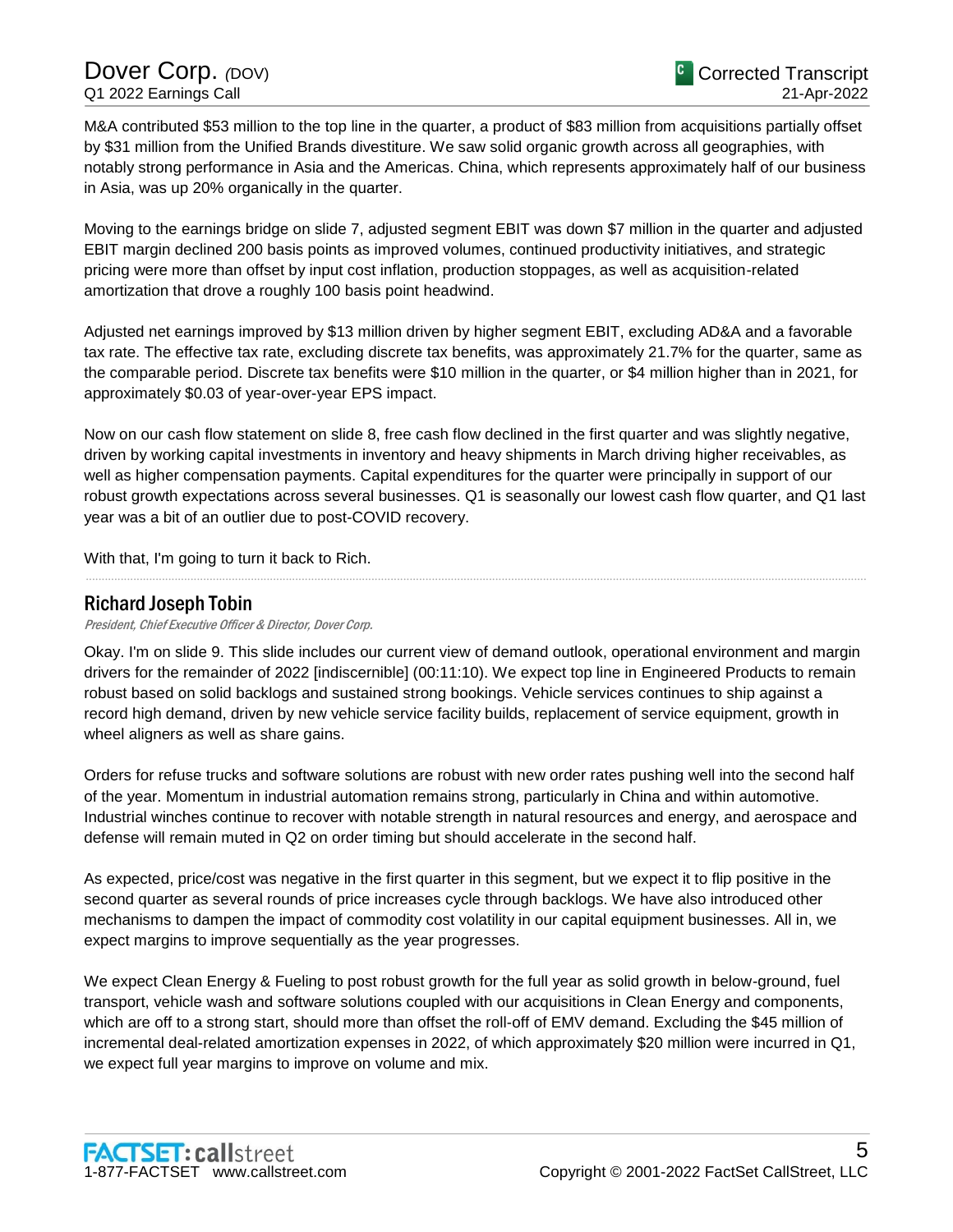Demand conditions in Imaging & ID are expected to remain solid as component shortages in core marking and coding subside. Serialization and brand protection software should contribute positively to robust bookings and backlog. Digital textile printing is recovering. We expect margin in this segment to be stable.

Order trends in Pumps & Process Solutions remain robust for much of the segment. Activity in industrial pumps and polymer processing is solid. And precision components continues its upward trajectory, aided by increasing activity at refineries and petrochemical plants and a recent uptick in orders for OEM gas compressor new-builds.

Our biopharma business remains strong but likely lumpy intra-year from a demand perspective as our customers transition from COVID mNRA (sic) [mRNA] (00:13:46) vaccine production to alternative therapies. Subject to yearto-year shifts in mix, we expect the 30%-plus margin in this segment as the new normal going forward.

We expect Climate & Sustainability Technologies to post double-digit organic growth this year, driven by its large backlog in sustained order rates. New orders in core food retail businesses have been healthy across product segments. Our case business within food retail is now booking into 2023.

Our heat exchanger business is positioned well on strong order rates across all geographies and end markets, and Belvac packaging equipment business continues to work through its record backlog. They're also booked for 2022 and are taking orders for 2023.

Q2 and Q3 are seasonally strongest quarters for volumes and margins in the segment. We expect margins to improve significantly in 2022 on improved volume leverage, positive price/cost dynamics and normalizing supply chain.

Okay. Here we go. This is the new slide, and I'm going to attempt to provide some clarity on bookings and backlog by segment, since this subject has been actively debated, and I can see, continues to be this morning. First, total backlog is up 50% year-over-year with double-digit growth across all segments despite robust revenue performance in the last 12 months. All segments also posted sequential growth in backlog during Q1. Next, our book-to-bill in Q1 was 1.1, with all five segments above 1 despite 9% organic revenue growth in the quarter.

This is a very good picture. Top line visibility is a great thing from an operational and planning perspective, and it's an important pillar of our full-year guidance. Intuitively, we would not expect these elevated order rates and advanced ordering patterns to persist, especially in the short cycle portion of our portfolio, as supply chains improve. But we see two factors influencing current order patterns. First, it's reasonable to assume that customers who expect persistent inflation will continue advance-ordering to lock in – in the attempt of locking favorable pricing. And second, customers expecting robust demand in 2023, or remain cautious on supply chain stability, want to ensure supply.

As you can imagine, we spent a lot of time on this topic, and at present, do not have a conclusive view despite booking into 2023 in long-cycle, CapEx-driven portions of the portfolio. So, we'll just have to adapt accordingly and keep a keen eye on working capital as the year progresses. I would however caution that we need to be careful about drawing definitive conclusions on changes in comparative order rates or backlogs.

The scale of our typical operating company gives us significant flexibility to adapt to changes in the demand environment, and we manage them all uniquely based on the operating model, business cycle and competitive stack. I'm absolutely confident that we have the tools to maximize profitability to the upside scenario and to protect it on the downside as we approved in 2020 and 2021.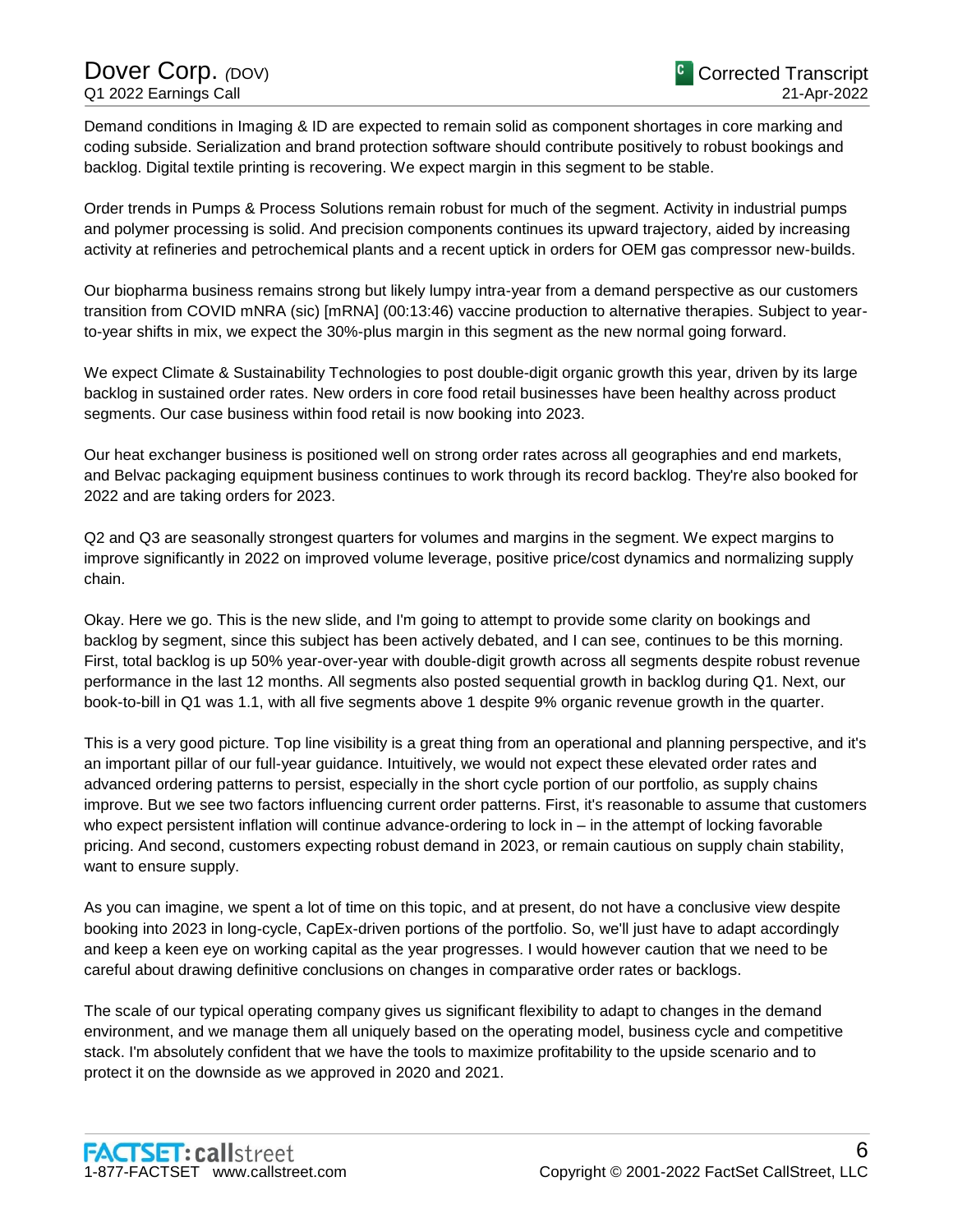Dover's portfolio has significant diversification from a product and end market exposure perspective, many of which we believe has secular growth tailwinds. And as such, despite the ongoing macro and geopolitical challenges at present, we are continuing to invest organically behind areas of strength.

Moving to slide 11, again, we're reaffirming full year guidance for the year.

And let's move on to Q&A.

# **QUESTION AND ANSWER SECTION**

**Operator**: [Operator Instructions] Our first question comes from Jeff Sprague with Vertical Research Partners. ......................................................................................................................................................................................................................................................

......................................................................................................................................................................................................................................................

......................................................................................................................................................................................................................................................

......................................................................................................................................................................................................................................................

### Jeffrey Todd Sprague

**Jeffrey Todd Sprague**<br>Analyst, Vertical Research Partners LLC Q

Thank you. Good morning, everyone.

### Richard Joseph Tobin

President, Chief Executive Officer & Director, Dover Corp.

Hi, Jeff.

### Jeffrey Todd Sprague

**Jeffrey Todd Sprague**<br>Analyst, Vertical Research Partners LLC Q

Hi. Could – I guess a couple things. I mean, first, Rich, you sound a bit more confident on price/cost over the balance of year. You also mentioned kind of older backlog working its way through the system. So, I would imagine you have a pretty good handle on that. But maybe you could just elaborate just a little bit more on kind of the residual tension on converting existing backlog and some of these steps you said you took to kind of dampen the volatility on cost inputs going forward.

......................................................................................................................................................................................................................................................

### Richard Joseph Tobin

Richard Joseph Tobin<br>President, Chief Executive Officer & Director, Dover Corp.

Sure, Jeff. I mean, we were chasing price/cost last year. And one of the good things that – I mean, the good news is having a high backlog, you get visibility, which is helpful to planning, let's say. The bad news is if that backlog is building in advance of input cost headwinds, you're chasing it to a certain extent. So, as you're – basically without repricing backlog, right, you go negative price/cost, which we saw in Q4 last year.

If you remember what we talked about at the end of the year, I said the disappointing performance for us in Q4 was, because of supply chain, we did not convert as much backlog as we would have liked, which would have strangely, our revenue would have been up and our margin would have been down in Q4. And what we've done is we've carried some of that into Q1. And I think, if you remember, what we said about modeling Q1 this year was that it was a safe bet to model it against Q4 of last year. And if you go do the comparisons, we're pretty much spot on.

But we are shipping that older backlog, right? So, now we're – so we're going to squeeze price/cost in Q2 significantly and then flip significantly positive, at least in three portions of the portfolio, on the back half of the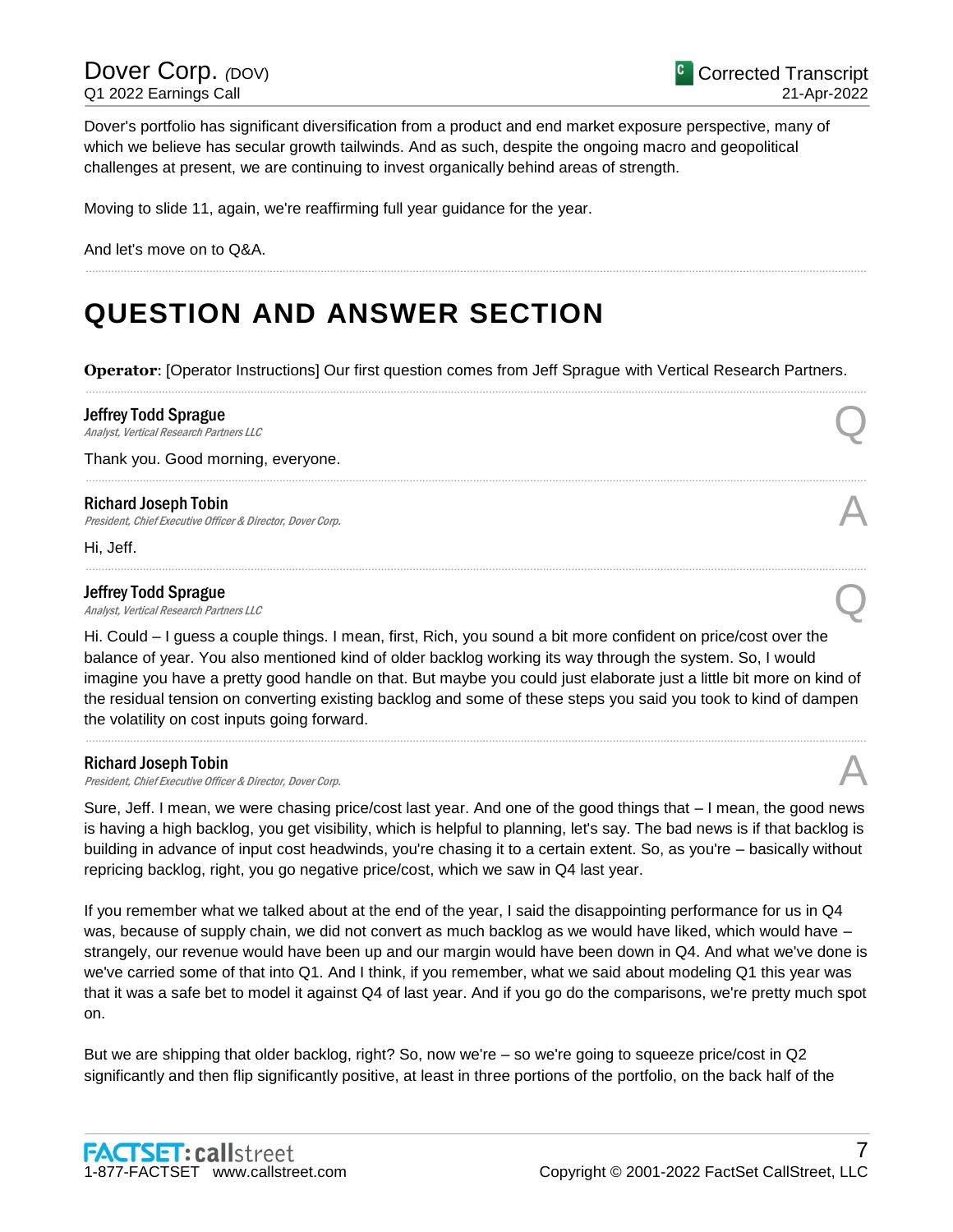# Dover Corp. *(DOV)* Q1 2022 Earnings Call

year and particular in Engineered Products, in Clean Energy and in Climate, where we expect to see a significant benefit in the back half of next year on price/cost and because of the comps are significantly easier, right?

I call your attention to our Q2 performance last year, I think was the highest margin that Dover ever posted. So, the comp that we've got ahead of us is a tough one. I would tell you that, I guess before somebody asks. Again, I would point to Q2 last year as a proxy for performance of Q2 this year.

......................................................................................................................................................................................................................................................

### Jeffrey Todd Sprague

**Jeffrey Todd Sprague**<br>Analyst, Vertical Research Partners LLC

Great. Thanks for that. And maybe just a little bit of kind of macro color for lack of a better term, I guess. But obviously, the world feels different the last six or eight weeks. I mean, the backlogs and orders do look robust, but are you seeing any indication, trepidation from customers about taking backlog or shifting their places in line or anything that would kind of undermine your confidence in kind of the deliverability of the backlog?

......................................................................................................................................................................................................................................................

### Richard Joseph Tobin

Richard Joseph Tobin<br>President, Chief Executive Officer & Director, Dover Corp.

Well, I think that from a top concerns point of view, this China COVID situation is new news in the quarter that we've had to navigate here. I don't have a view on where this goes. I'm hoping, based on the news this morning, that we're not going to move onto Guangzhou or somewhere else. But that is not helping from a supply chain point of view.

Look, so far, the pricing that we've passed has not been to the detriment of backlog. So we haven't had call-offs in that backlog. I think the biggest issue for us is the supply chain side of the business. Does it get better or does it get worse from here, we'll see. And from our customers' point of view, they, again, are dealing with supply chain issues and labor availability issues. So that's where you've got a lot of push and pull of we're working really hard to get the product out the door, and we're working really hard with our customers to make sure they're ready to receive it at the same time because they're dealing with their own, call them, supply chain issues.

So, right now, we don't see it. We don't see much of a risk in terms of shipping our backlog other than our own constraints, and so as far as the customer taking it, but we'll see going from here.

......................................................................................................................................................................................................................................................

......................................................................................................................................................................................................................................................

......................................................................................................................................................................................................................................................

......................................................................................................................................................................................................................................................

......................................................................................................................................................................................................................................................

## Jeffrey Todd Sprague

**Jeffrey Todd Sprague**<br>Analyst, Vertical Research Partners LLC Q

Right. I'll leave it there. Thanks for the color. Thank you.

### Richard Joseph Tobin

Richard Joseph Tobin<br>President, Chief Executive Officer & Director, Dover Corp.

Thanks.

**Operator**: All right. Thank you. Our next question comes from Andy Kaplowitz with Citigroup.

### Andrew Kaplowitz

Andrew Kaplowitz<br>Analyst, Citigroup Global Markets, Inc. Quality Controls and Analyst, Citigroup Global Markets, Inc.

Yes. Good morning, Rich.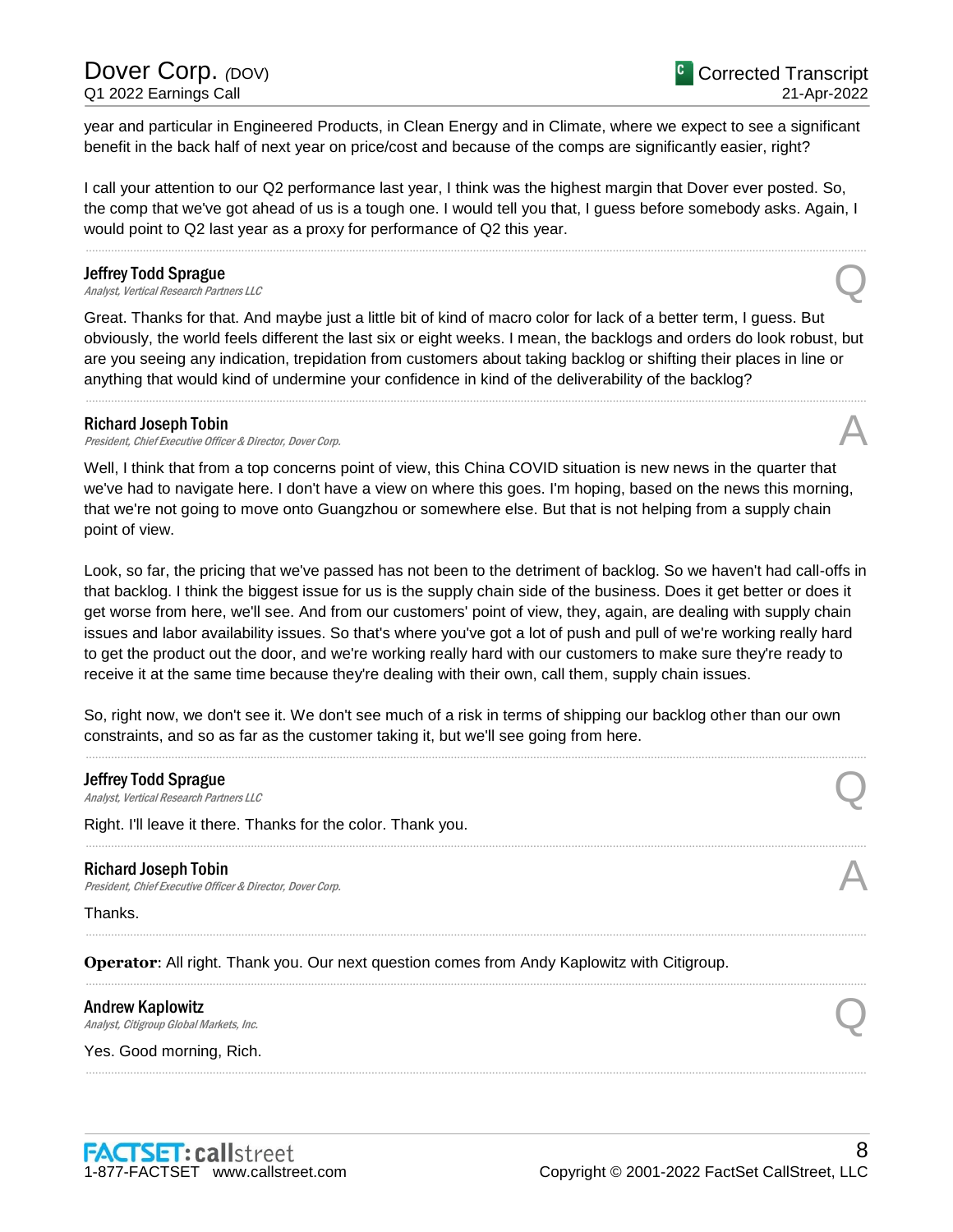President, Chief Executive Officer & Director, Dover Corp.

A

Hi, Andy.

### Andrew Kaplowitz

Andrew Kaplowitz<br>Analyst, Citigroup Global Markets, Inc. Quality Controls and Analyst, Citigroup Global Markets, Inc.

So, DPPS, obviously, book-to-bill, still positive. Orders did turn down on tough comps, and it looks like you lowered your 2022 revenue forecast slightly in that segment. And you called biopharma, I think, lumpy. Could you give us more color on what percentage of DPPS has had the COVID-related tailwinds and is normalizing versus the rest of the business? And ultimately, how are you thinking about Dover's overall ability to grow DPPS at this point?

......................................................................................................................................................................................................................................................

......................................................................................................................................................................................................................................................

Richard Joseph Tobin President, Chief Executive Officer & Director, Dover

Corp.

Yeah. I think that we're going to go through a little bit of an air pocket here in terms of the demand function because of this transition from COVID therapies to non-COVID therapies. I think, on the long run, we believe that this is a growth market, and I'd like to thank Danaher for going before us, because I think they explained it far better than we're going to be able to do it. But we would expect, in the middle of this year, to have a reduction in order rates as that transition takes place, that's accommodated into our earnings forecast for the year. But I don't believe that this COVID-related issue is an air pocket, where revenues are going to drop, never to be seen again. We think it's an intra-year conversion, and we feel really good about our position in single use.

......................................................................................................................................................................................................................................................

**Andrew Kaplowitz**<br>Analyst, Citigroup Global Markets, Inc. Andrew Kaplowitz<br>Analyst, Citigroup Global Markets, Inc. Quality Controls and Analyst, Citigroup Global Markets, Inc.

Thanks for that, Rich. And then could you give us more color into the improvement you're seeing in DCST? Obviously, revenue growth was strong in the quarter. Is it possible at this point to quantify how much added growth your initiatives in that segment are? CO2 systems, Belvac, SWEP, how much do they add to this business? And do you still see that segment hitting your mid-teens margin target for the year?

### Richard Joseph Tobin

Richard Joseph Tobin<br>President, Chief Executive Officer & Director, Dover Corp.

The two-year CAGR on Belvac is now in the 40s. The two-year CAGR on heat exchangers is in the 20s. So it's not – before we get to refrigeration. So there's – you've got two big principal drivers which are margin-accretive to the segment, by the way. The two-year CAGR on refrigeration business is about 16.5%, 17%, and it's widespread across the portfolio, the fastest-growing portion being the systems business.

......................................................................................................................................................................................................................................................

As we discussed before, we'll take all the system business we could get, and we are trying to maximize the profitability on the case business, meaning that we're trying to – we're not running and taking all the business that's out there. So, so far, so good. Still a lot of supply chain issues because these are complicated assembly processes, but Q2 and Q3 margins should be interesting.

......................................................................................................................................................................................................................................................

### Andrew Kaplowitz

Andrew Kaplowitz<br>Analyst, Citigroup Global Markets, Inc. Quality Controls and Analyst, Citigroup Global Markets, Inc.

I guess I'll leave it at that. Thanks, Rich.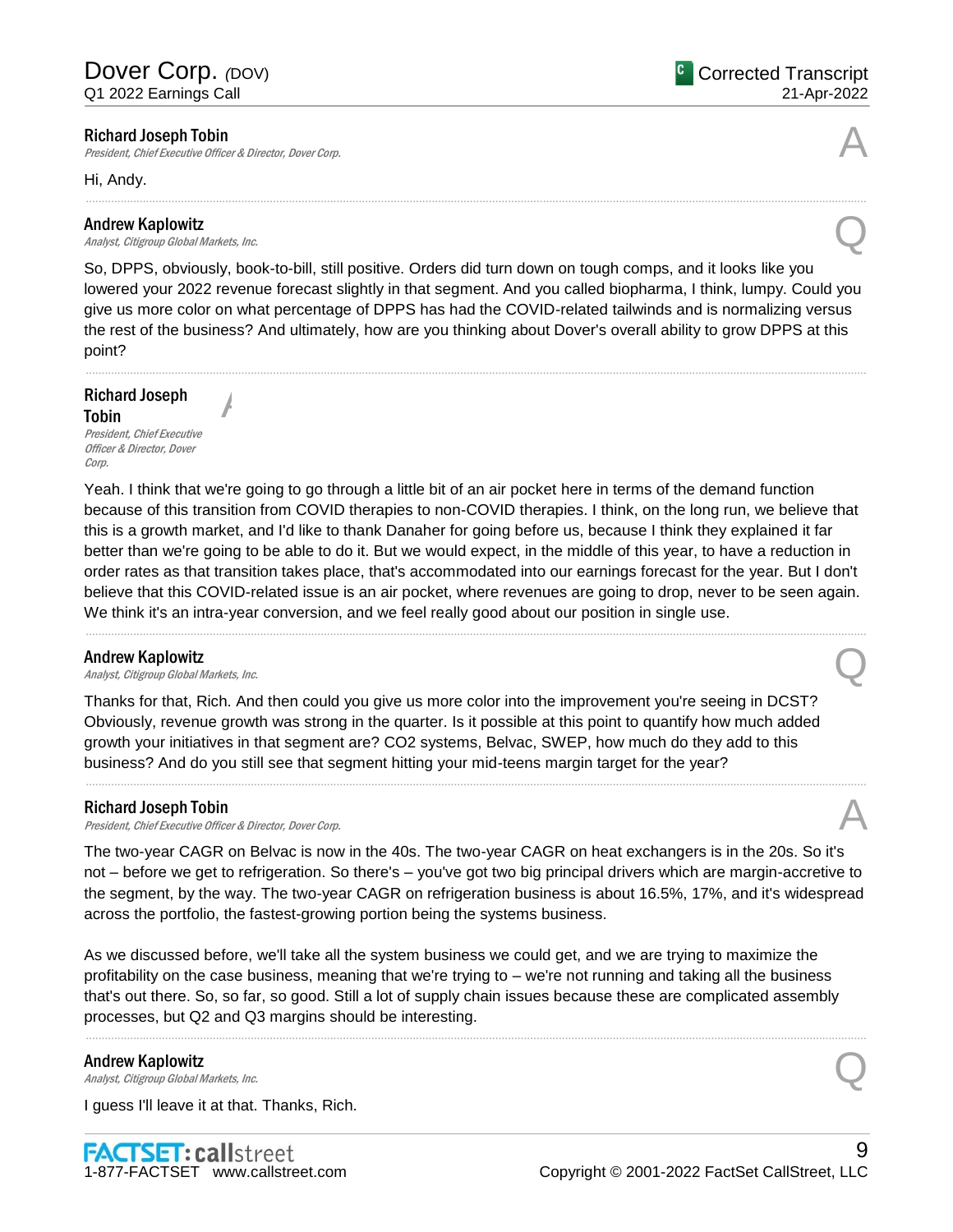### **Operator**: All right. Thank you. Our next question comes from Steve Tusa with JPMorgan.

| C. Stephen Tusa<br>Analyst, JPMorgan Securities LLC                                                                                                                                                                                                                                                                                                            |  |
|----------------------------------------------------------------------------------------------------------------------------------------------------------------------------------------------------------------------------------------------------------------------------------------------------------------------------------------------------------------|--|
| Hi, guys. Good morning.                                                                                                                                                                                                                                                                                                                                        |  |
| Brad M. Cerepak<br>Chief Financial Officer & Senior Vice President, Dover Corp.                                                                                                                                                                                                                                                                                |  |
| Good morning.                                                                                                                                                                                                                                                                                                                                                  |  |
| <b>Richard Joseph Tobin</b><br>President, Chief Executive Officer & Director, Dover Corp.                                                                                                                                                                                                                                                                      |  |
| Good morning.                                                                                                                                                                                                                                                                                                                                                  |  |
| C. Stephen Tusa<br>Analyst, JPMorgan Securities LLC                                                                                                                                                                                                                                                                                                            |  |
| Can you just – you said 2Q is going to look a lot like 2Q last year. What's the organic growth do you think in 2Q? I<br>mean, it was a pretty big step-up in 2Q last year, so maybe just over that.                                                                                                                                                            |  |
| <b>Richard Joseph Tobin</b><br>President, Chief Executive Officer & Director, Dover Corp.                                                                                                                                                                                                                                                                      |  |
| Yeah. Look, I mean, I think you can calculate that, right, if I say it's going to look similar at the end of the day. I<br>don't have that at the top of my head. I mean, I know that from a data point, but I'd have to go ask one of my<br>colleagues here about trying to extrapolate that into organic growth. I can tell you, it should be similar to Q1. |  |
| C. Stephen Tusa<br>Analyst, JPMorgan Securities LLC                                                                                                                                                                                                                                                                                                            |  |
| Got it. Okay. Sorry. Just trying to do less work these days. Looking for a little help there.                                                                                                                                                                                                                                                                  |  |
| <b>Richard Joseph Tobin</b><br>President, Chief Executive Officer & Director, Dover Corp.                                                                                                                                                                                                                                                                      |  |
| Right.                                                                                                                                                                                                                                                                                                                                                         |  |
| C. Stephen Tusa<br>Analyst, JPMorgan Securities LLC                                                                                                                                                                                                                                                                                                            |  |
| And so that means that kind of the back half you're looking at, I don't know, like, 7% – 6% to 7%? And if that's the<br>right number, that would imply, I guess, somewhere in the range of a 45% to 50% incremental for the back half of<br>the year?                                                                                                          |  |
| <b>Richard Joseph Tobin</b><br>President, Chief Executive Officer & Director, Dover Corp.                                                                                                                                                                                                                                                                      |  |

Well, the back half of the year, the incrementals are going to be significant because the comps with all the operational difficulties that we had last year, I mean, we lap all that.

......................................................................................................................................................................................................................................................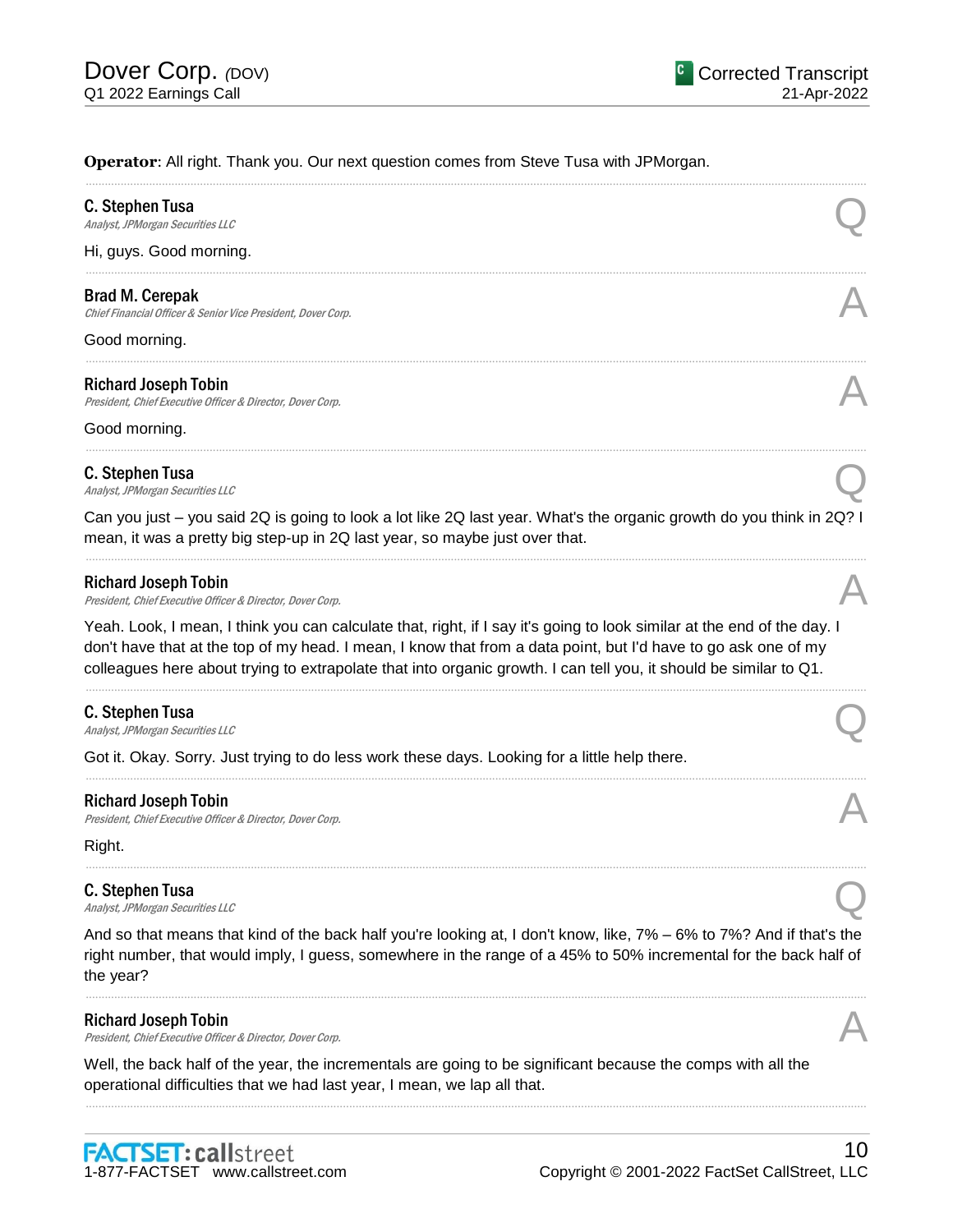**C. Stephen Tusa**<br>Analyst, JPMorgan Securities LLC **C. Stephen Tusa**<br>Analyst, JPMorgan Securities LLC

Right.

### Richard Joseph Tobin

President, Chief Executive Officer & Director, Dover Corp.

We're shutting down facilities, and then we had negative absorption. We had reduced volumes, negative absorption, everything else, and the beginnings of negative price/cost. So, if all things being equal and the supply chain and the macro doesn't get worse from here, yeah, I mean our incrementals in the back half of the year, particularly in Engineered Products and in Clean Energy and in Climate, should be robust.

......................................................................................................................................................................................................................................................

......................................................................................................................................................................................................................................................

......................................................................................................................................................................................................................................................

### Brad M. Cerepak

Chief Financial Officer & Senior Vice President, Dover Corp. A

Yeah. I would add, I guess -

C. Stephen Tusa **C. Stephen Tusa**<br>Analyst, JPMorgan Securities LLC

Yeah.

### Brad M. Cerepak

Chief Financial Officer & Senior Vice President, Dover Corp.

I would add to that, I guess, to say we'll see where the macro goes on commodities. But as we think about the back half and the price material implications, I would say our forecast now include enacted price. So, I think we feel good about that under the scenario that the backlog's cleaning itself out and we have the price increases in place. So, I think that's good news for the back half.

......................................................................................................................................................................................................................................................

### C. Stephen Tusa

**C. Stephen Tusa**<br>Analyst, JPMorgan Securities LLC

Sorry, one more on that detail, can you remind us how much of those – I recall you guys saying it was like a \$30 million to \$40 million kind of one-time-ish type of costs related to supply chain. And then how big do you expect kind of that price cost spread to be in the second half? Those two items, a little more precision there would be great.

......................................................................................................................................................................................................................................................

### Richard Joseph Tobin

President, Chief Executive Officer & Director, Dover Corp.

Well, I mean, clearly, it's going to be that headwind plus. So, you mop up all the headwind on a comp basis, plus you get normalized incremental margin on the volume.

......................................................................................................................................................................................................................................................

......................................................................................................................................................................................................................................................

......................................................................................................................................................................................................................................................

**C. Stephen Tusa**<br>Analyst, JPMorgan Securities LLC **C. Stephen Tusa**<br>Analyst, JPMorgan Securities LLC

Yeah. How big is that? Can you remind me?

### Richard Joseph Tobin

Richard Joseph Tobin<br>President, Chief Executive Officer & Director, Dover Corp.

I never told you, so there's nothing to remind you about it.











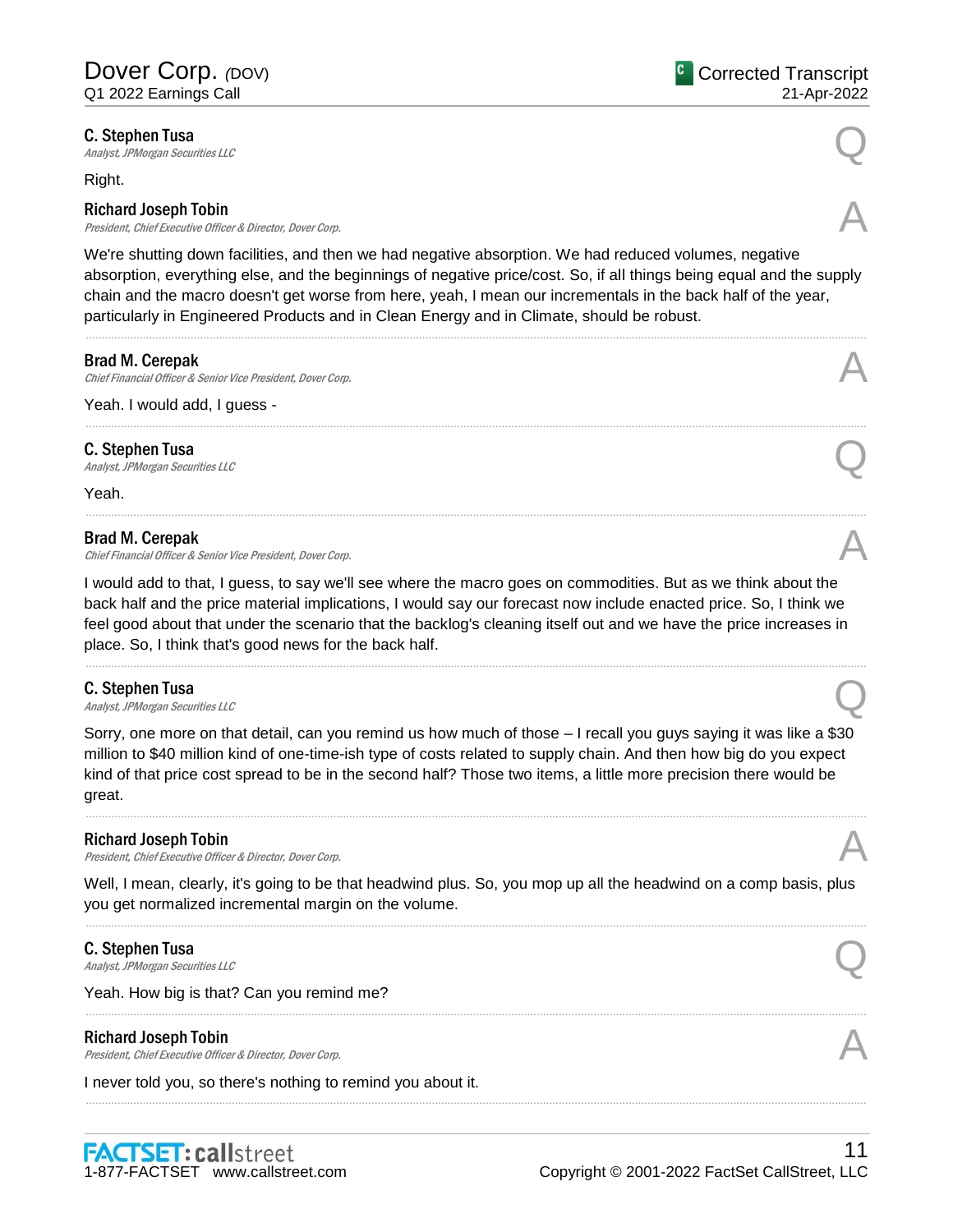**C. Stephen Tusa**<br>Analyst, JPMorgan Securities LLC **C. Stephen Tusa**<br>Analyst, JPMorgan Securities LLC

Okay. Thanks a lot. Appreciate the color.

### Richard Joseph Tobin

Richard Joseph Tobin<br>President, Chief Executive Officer & Director, Dover Corp.

### All right.

**Operator**: All right. Thank you. Our next question will come from Scott Davis with Melius Research.

......................................................................................................................................................................................................................................................

......................................................................................................................................................................................................................................................

......................................................................................................................................................................................................................................................

......................................................................................................................................................................................................................................................

......................................................................................................................................................................................................................................................

# Scott Reed Davis Scott Reed Davis  $\bigodot$ <br>Analyst, Melius Research LLC

Morning, guys.

### Richard Joseph Tobin

President, Chief Executive Officer & Director, Dover Corp.

Hi, Scott.

# Scott Reed Davis Scott Reed Davis  $\bigotimes$ <br>Analyst, Melius Research LLC

I was hoping you could educate us a little bit, or me, I should say, on the biopharma business. When you think of – I mean, all these biosimilars that are coming out, and there's just a [obscenity] (00:29:37) ton of them. If I walked into one of those facilities, would it have similar asset intensity to kind of the predecessor product? I mean, I guess, kind of question is, is that, are they more – just as like they use single use?

......................................................................................................................................................................................................................................................

### Richard Joseph Tobin

President, Chief Executive Officer & Director, Dover Corp.

Oh, boy. Well, like I tried to say before, we listen to Danaher because we knew this was coming. And I think that what they articulated was far better as – we are a subcomponent supplier. What I would tell you is that skid production in biopharma is very much a growth avenue, right? It grew because of COVID. But now these mNRA (sic) [mRNA] (00:30:28) therapies have got a variety of different therapeutic uses, and the chosen technology for production and our understanding is skid, and as such, we are component supplier to that chosen type of production.

......................................................................................................................................................................................................................................................

# **Scott Reed Davis**<br>Analyst, Melius Research LLC Scott Reed Davis  $\bigodot$ <br>Analyst, Melius Research LLC

Okay. All right. That's super helpful. And then to back up, the electric garbage truck, is this – are there any specs you can share on it? Are there – is there – can you make money making these things? Are the specs – are we a few years off from being able to actually – I'm just picturing like the battery density has to be massive to be able to drive these things more than 20 miles. So, any color there that you can help just to understand if that's a real market or not?

......................................................................................................................................................................................................................................................

### Richard Joseph Tobin

President, Chief Executive Officer & Director, Dover Corp.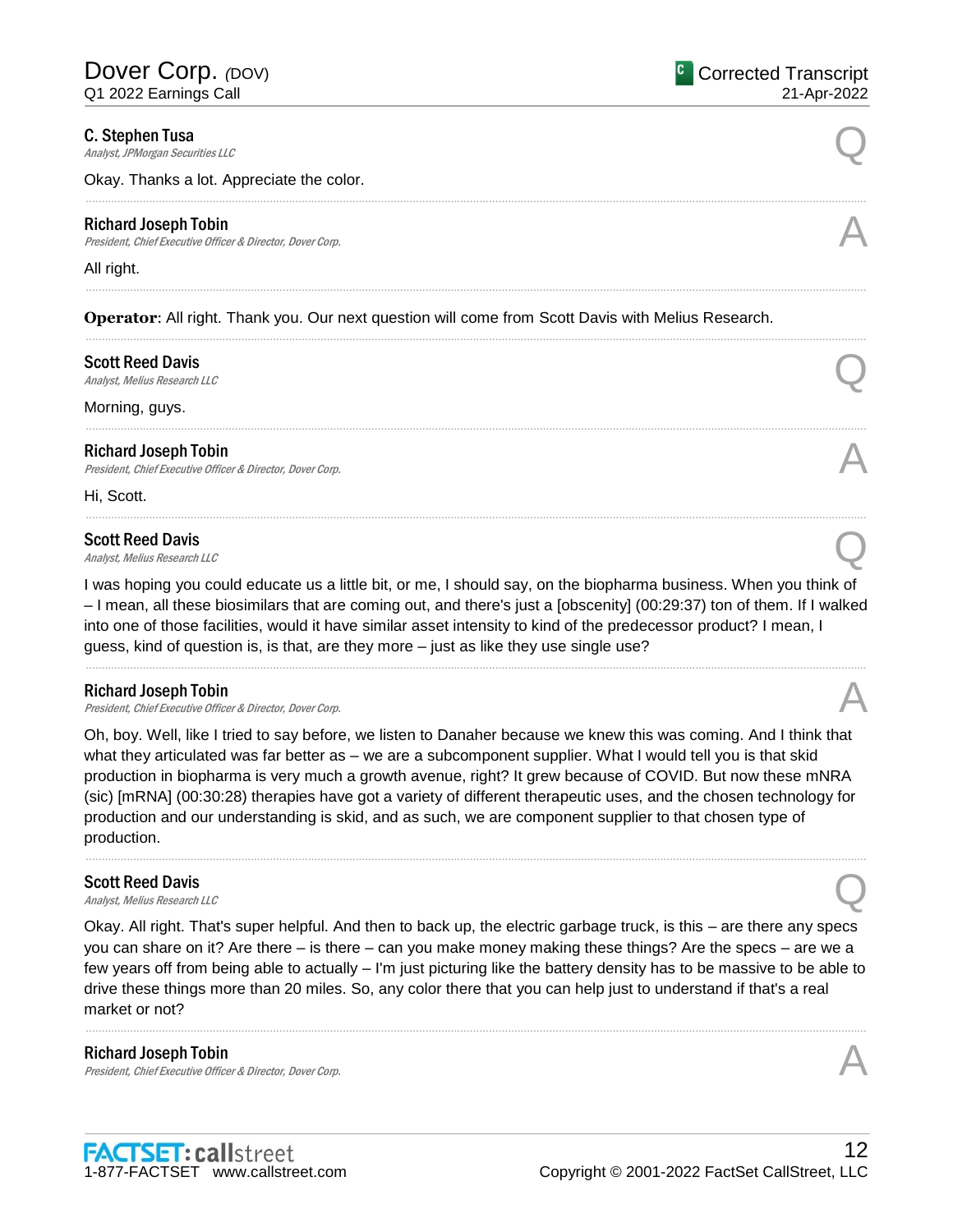I don't know. Maybe you and I can go down to WasteExpo on May 5 and go take a look at it. Look, we are not – you should...

......................................................................................................................................................................................................................................................

......................................................................................................................................................................................................................................................

......................................................................................................................................................................................................................................................

......................................................................................................................................................................................................................................................

# Scott Reed Davis Scott Reed Davis  $\bigodot$ <br>Analyst, Melius Research LLC

I'll take a pass on that, Rich. I'll meet you there. Let's put it that way. Yeah.

### Richard Joseph Tobin

President, Chief Executive Officer & Director, Dover Corp.

Right. Yeah. We don't have a plane here, so I can't pick you up. Nonetheless, remember, we're not a chassis builder, so...

# Scott Reed Davis Scott Reed Davis  $\bigodot$ <br>Analyst, Melius Research LLC

Yeah.

### Richard Joseph Tobin

President, Chief Executive Officer & Director, Dover Corp.

...this is a – basically, if you think about a hybrid, this is a battery pack that drives the compactor that sits on the back of the truck. So, the use is, in theory, a full electric vehicle. So, you have a full electric truck with this technology sitting on the back, but you could also have a diesel chassis with an electric compactor, the guys that run this business are going to hate me for trying to describe it, and you get basically a hybrid benefit.

So, are we going to make money on it? That's the intent. But the fact of the matter is, for municipalities, it's taxpayer money at work here. And if somebody decides they want to go to an electric fleet, they're going to go to an electric fleet, and as a material supplier, we've got to have a product offering.

......................................................................................................................................................................................................................................................

......................................................................................................................................................................................................................................................

......................................................................................................................................................................................................................................................

......................................................................................................................................................................................................................................................

......................................................................................................................................................................................................................................................

......................................................................................................................................................................................................................................................

# **Scott Reed Davis**<br>Analyst, Melius Research LLC Scott Reed Davis  $\bigodot$ <br>Analyst, Melius Research LLC

Yeah. Makes sense. All right. Thank you, guys. I'll pass it on.

### Richard Joseph Tobin

Richard Joseph Tobin<br>President, Chief Executive Officer & Director, Dover Corp. And The Corp. And The President, Chief Executive Officer & Director, Dover Corp.

Thanks.

**Operator**: All right. Thank you. Our next question will come from Joe Ritchie with Goldman Sachs.

### Joe Ritchie

**Joe Ritchie**<br>Analyst, Goldman Sachs & Co. LLC

Thanks. Good morning, everyone.

### Richard Joseph Tobin

President, Chief Executive Officer & Director, Dover Corp.

Hey, Joe.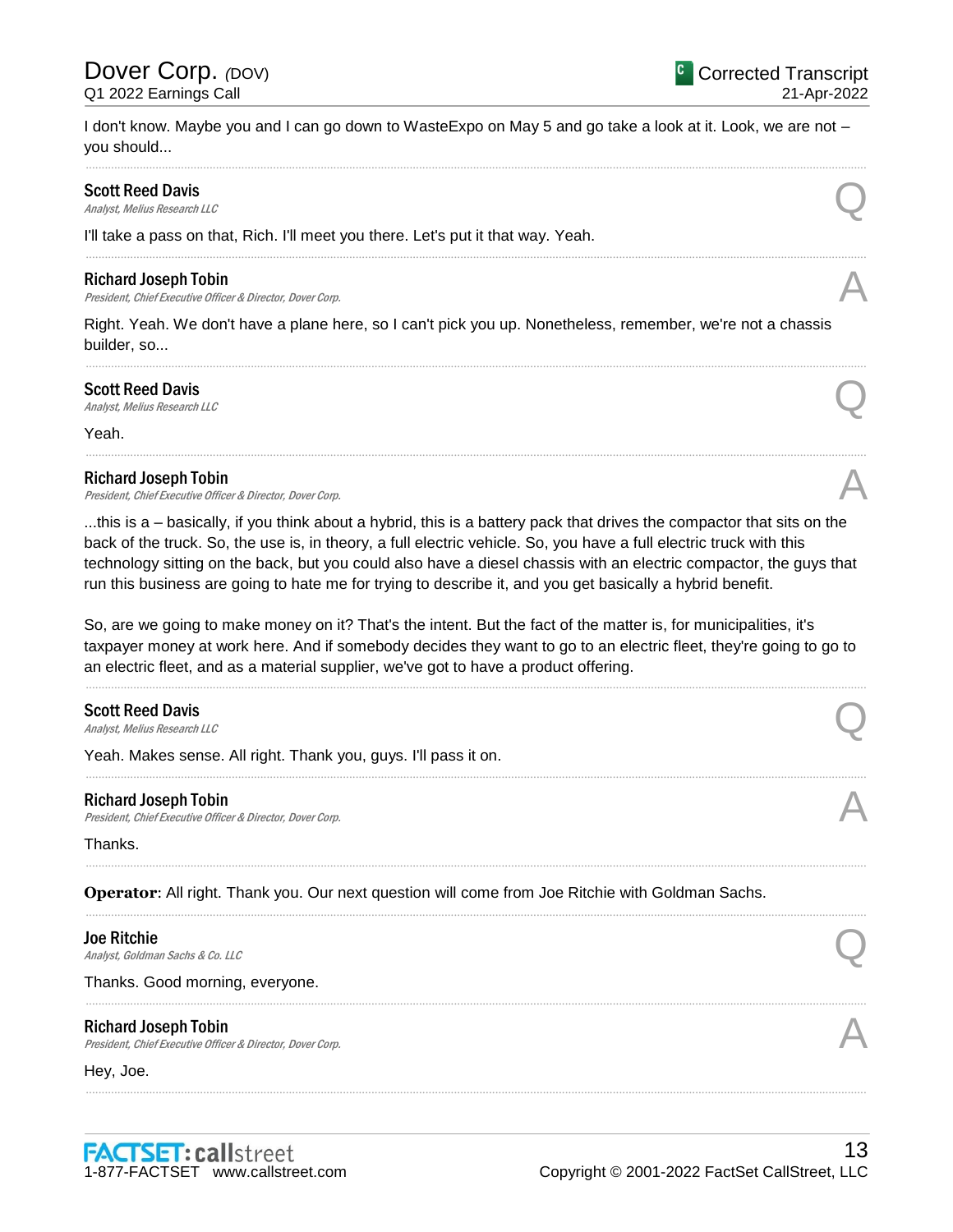**Joe Ritchie**<br>Analyst, Goldman Sachs & Co. LLC

Hey, Rich. Just a quick clarification just on the 2Q comment. So, we're talking about like-for-like EPS, right, organic growth. It's going to be up, obviously, so margins down on a year-over-year basis, 2Q?

......................................................................................................................................................................................................................................................

### Richard Joseph Tobin

Richard Joseph Tobin<br>President, Chief Executive Officer & Director, Dover Corp.

Yeah. Look, I mean, I know – we have all these discussions about price/cost, and what's ignored there is the dilutive effect on price/cost. Even at neutrality, it's dilutive to margins. So, you're going to get that piece of it even if we were absolutely neutral across the entire portfolio and pricing has been robust. That's the math. That's the way the math works at the end of the day. Now, our portfolio is so diverse. It's a little bit all over the place, and depending on when – how much commodity exposure we have in certain businesses and everything else. From an absolute profit point of view, I think because Q2 was peak margins for, I'm going to get my years right now, 2021... ......................................................................................................................................................................................................................................................

......................................................................................................................................................................................................................................................

......................................................................................................................................................................................................................................................

### Brad M. Cerepak

Chief Financial Officer & Senior Vice President, Dover Corp.

That's right.

### Richard Joseph Tobin

President, Chief Executive Officer & Director, Dover Corp.

Even with that dilutive effect and absolute profit, Q2 is a proxy. But I'd be careful about the margin.

### Joe Ritchie

**Joe Ritchie**<br>Analyst, Goldman Sachs & Co. LLC

Yeah. No, that makes a ton of sense. I guess the follow-on there is really I want to kind of parse out the Clean Energy & Fueling margin this quarter. So, clearly, we know the AD&A, the 400 basis points. Is – so, I guess two questions. One, are we going to see the rest of the depreciation and amortization come in in 2Q? Is that going to be linear throughout the year? And then the second question, just maybe kind of help parse out a little bit more. Yeah, I think you guys talked about like one week production being down in that business. And so, how quickly can kind of – ex the AD&A, how quickly can margins come back?

......................................................................................................................................................................................................................................................

### Richard Joseph Tobin

President, Chief Executive Officer & Director, Dover Corp.

Yeah. I'm going to leave the AD&A question to my colleagues. I'll deal with everything else, and we can circle back on the linearity.

### Brad M. Cerepak

Chief Financial Officer & Senior Vice President, Dover Corp.

Well, I mean, to answer that question, the back half goes to a linear amortization amount at roughly \$7 million a quarter. So, if you're thinking about the second quarter, it's not as high as the first because of the inventory rolls off into the second quarter. And we said it was \$45 million for the year, so you could do the math and squeeze the second quarter, and that's as simple as I can make it.

......................................................................................................................................................................................................................................................

......................................................................................................................................................................................................................................................

Corrected Transcript



21-Apr-2022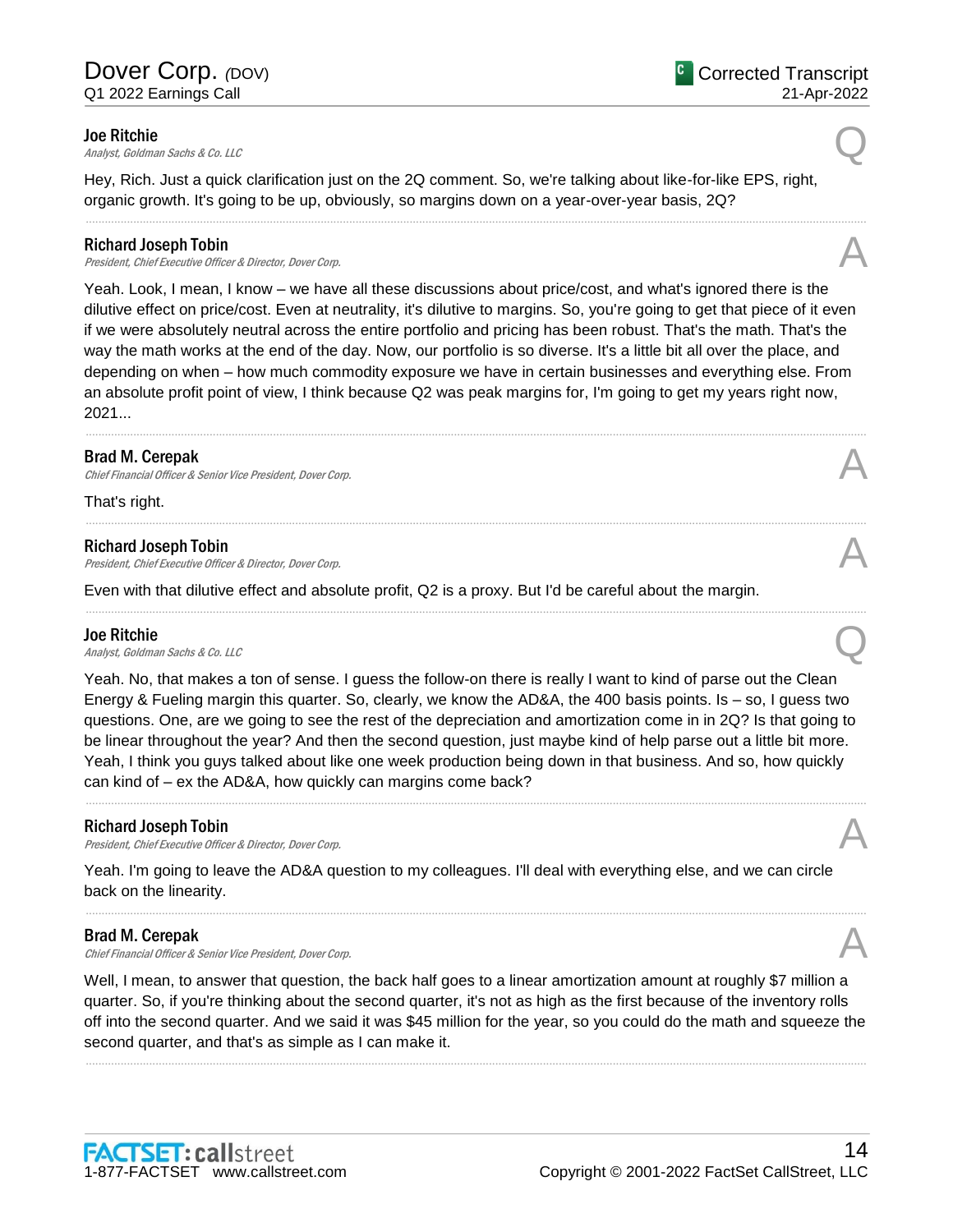President, Chief Executive Officer & Director, Dover Corp.



Okay. We'll endeavor to remove AD&A from the segments going forward. Our bad on that one. Nonetheless, look, Q1 was just a mess. I don't want to go back and revisit COVID. But in January, at our main production facilities, we weren't doing much. We rushed like hell to pump out as much as we could, and we were actually on a pretty good pace, and then we lost a week of production in our main production facility above-ground dispensers in March because of hurricane, which is – that's life. It should have happened in a quarter where we weren't taking \$20 million of AD&A, I guess.

And our Clean Energy business, which no one understood and – understandably no one understands the seasonality, their actually lowest profit margin of the year is Q1, where we basically write orders for the balance of the year. So, the backlog that we can see and the revenue trajectory that we can see for those business is very good but is actually dilutive to prior-year margins because of seasonality.

So, from here, all things, supply chain being equal, our below-ground business, which is very profitable, is booked. And our Clean Energy is all coming, and that's accretive to margins, and that is doing very well from a backlog point of view. So, as long as we can get the product out the door, I'm confident that full-year absolute profit and margin performance will be robust despite EMV.

| <b>Joe Ritchie</b>                                                                                                                                                                                                                           |  |
|----------------------------------------------------------------------------------------------------------------------------------------------------------------------------------------------------------------------------------------------|--|
| Analyst, Goldman Sachs & Co. LLC<br>Got it. Super helpful. Thanks. Thank you both.                                                                                                                                                           |  |
|                                                                                                                                                                                                                                              |  |
| <b>Richard Joseph Tobin</b><br>President, Chief Executive Officer & Director, Dover Corp.                                                                                                                                                    |  |
| Thanks.                                                                                                                                                                                                                                      |  |
| Operator: All right. Thank you. Our next question comes from Andrew Obin with Bank of America.                                                                                                                                               |  |
| <b>Andrew Obin</b><br>Analyst, BofA Securities, Inc.                                                                                                                                                                                         |  |
| Good morning.                                                                                                                                                                                                                                |  |
| <b>Richard Joseph Tobin</b><br>President, Chief Executive Officer & Director, Dover Corp.                                                                                                                                                    |  |
| Hi.                                                                                                                                                                                                                                          |  |
| <b>Brad M. Cerepak</b><br>Chief Financial Officer & Senior Vice President, Dover Corp.                                                                                                                                                       |  |
| Hey.                                                                                                                                                                                                                                         |  |
| <b>Andrew Obin</b><br>Analyst, BofA Securities, Inc.                                                                                                                                                                                         |  |
| Just a question on volume versus pricing. In Q1, pricing was up 6%, and it sounds it's going to get better. So, if<br>we sort of look into second half, if we look at the organic growth guidance [indiscernible] (00:37:44) sort of pricing |  |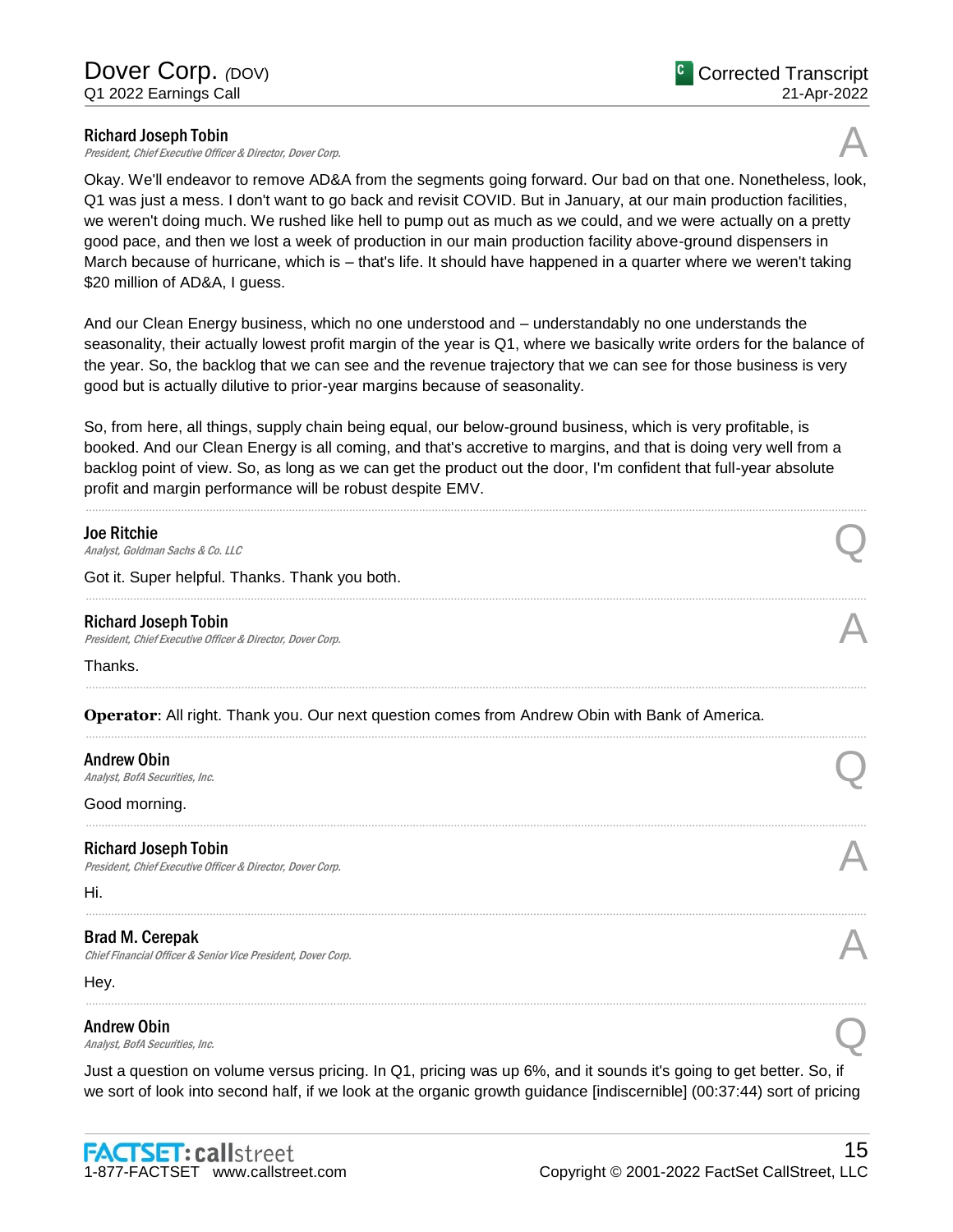Dover Corp. <sub>(DOV)</sub> Q1 2022 Earnings Call

implies relatively flat volumes in the second half. And given how robust orders and backlog is, just wondering are you guys trying to gauge growth in the second half to optimize profitability, right, given this dynamic between price/cost uncertainty, commitments to backlog, just trying to understand how to think about very robust backlog and volumes seemingly being flattish in the second half.

......................................................................................................................................................................................................................................................

### Richard Joseph Tobin

President, Chief Executive Officer & Director, Dover Corp.

Yeah. I think that one could say that pricing that you've seen in Q1 remains linear over the balance of the year. And the margin accretion in the second half is because you flip positive because of inventory valuation, so, if you follow me.

......................................................................................................................................................................................................................................................

......................................................................................................................................................................................................................................................

**Andrew Obin**<br>Analyst, BofA Securities, Inc. Andrew Obin  $\bigodot$ <br>Analyst, BofA Securities, Inc.

### Yeah.

### Richard Joseph Tobin

Richard Joseph Tobin<br>President, Chief Executive Officer & Director, Dover Corp. And The Corp. And The President, Chief Executive Officer & Director, Dover Corp.

Meaning that pricing is in. As we cycle the older inventory that is valued higher, you've got in Q1 – in Q4 and Q1, it was dilutive. It gets to neutrality, slightly positive. And then it flips all things being – assuming we get all the product out the door, positive from there. So, the growth rate for the full year, one could assume, is somewhere in the 5% to 6% price-related and the balance being volume. But as you know, mix here, because of the diversity of the portfolio, is going to be quite different likely.

......................................................................................................................................................................................................................................................

### Andrew Obin

Andrew Obin  $\bigodot$ <br>Analyst, BofA Securities, Inc.

Got you. And then sort of a second question, European growth was surprisingly robust this quarter sequentially, given all the news in Ukraine. How has your view changed on Europe and for the second half? And also maybe broadly, are we sort of banking on more North American growth and maybe less Asia and European growth in 2022? So Europe specific plan B, the sort of mix between North America and the rest of the world. Thank you.

......................................................................................................................................................................................................................................................

### Richard Joseph Tobin

Richard Joseph Tobin<br>President, Chief Executive Officer & Director, Dover Corp.

Yeah. I mean, the economic environment in Europe is a risk. But we can only look – well, the good news is our backlogs in Europe are not as high as they are in North America, but they still remain good. And our expectation is that we would ship off that, but clearly we're going to watch order rates in Europe from here, if one adopts a scenario of the demand function in Europe getting worse from here.

Look, Andrew, I mean, we could think of 100 different reasons to kind of tap down expectations for this year, whether that be what's going to happen with COVID in Asia, what's going to happen with Russia-Ukraine and Europe, we're making – we're not assuming continued strength in the dollar versus some of our other trading currencies, but I think that would be a copout, and it's too early to tell here.

The good – we're looking – the challenge for us is to get the product shipped profitably from here. And that is up to us in the productivity side, and it's up to us to work the supply chain things like crazy. But as I said in my prepared comments, we do this business by business, and we're on it, right, in terms of tearing apart order rates and making sure that we don't get over our skis from a working capital perspective or anything else. And we'll see how it goes. Right now, we believe that we can meet our forecast for the year.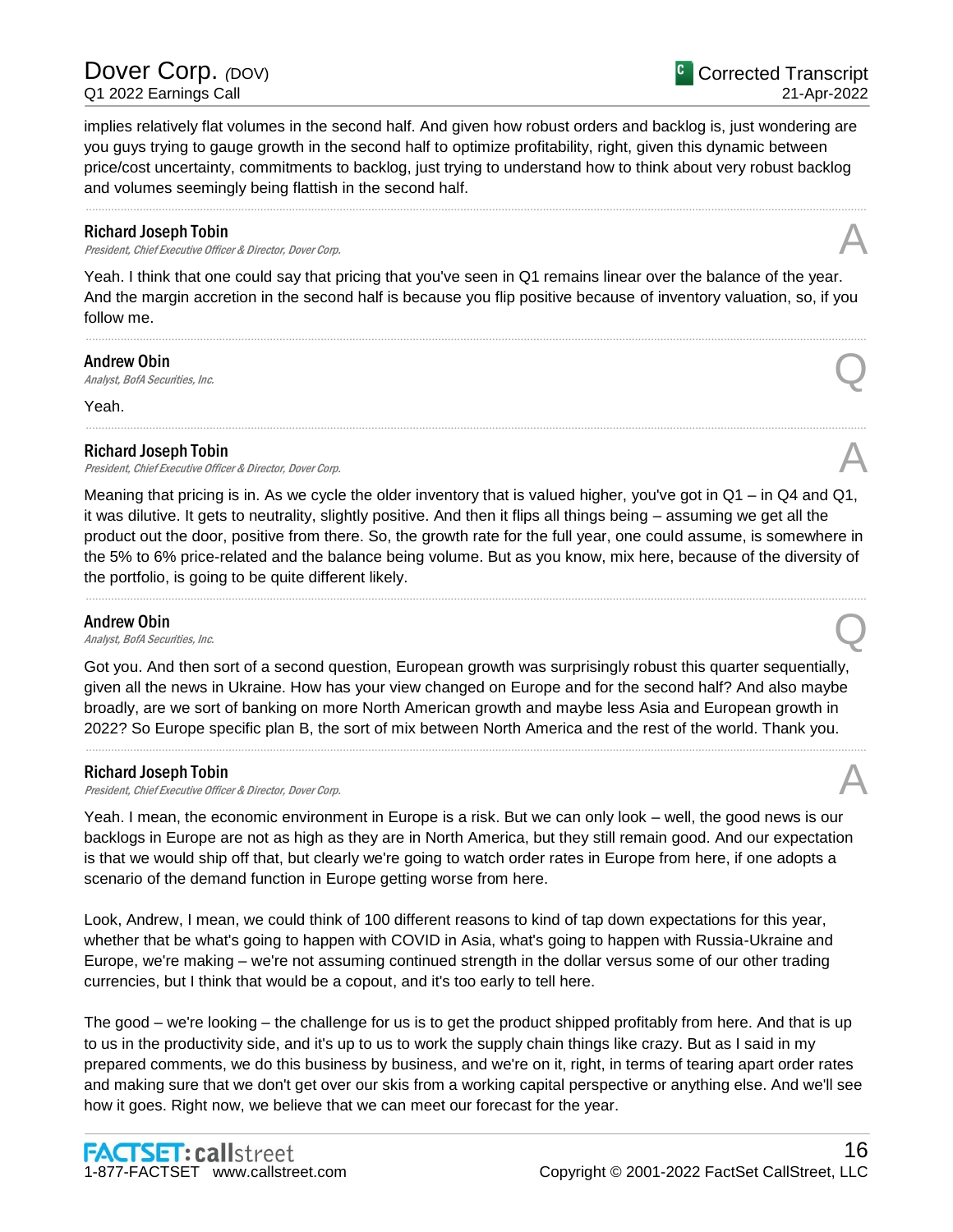**Andrew Obin**<br>Analyst, BofA Securities, Inc. Andrew Obin  $\bigodot$ <br>Analyst, BofA Securities, Inc.

Great. I appreciate, I also appreciate the [indiscernible] (00:41:33) early in the earnings season. Thanks a lot.

......................................................................................................................................................................................................................................................

......................................................................................................................................................................................................................................................

......................................................................................................................................................................................................................................................

### Richard Joseph Tobin

Richard Joseph Tobin<br>President, Chief Executive Officer & Director, Dover Corp.

### Thanks.

**Operator**: All right. Thank you. Our next question will come from Julian Mitchell with Barclays.

### Julian Mitchell

**Julian Mitchell**<br>Analyst, Barclays Capital, Inc.  $\bigotimes$ 

Hi. Good morning. Maybe just wanted to start off with Imaging & ID, as I don't think that division has been touched on much yet. You took down the sales guide slightly but had very good order growth actually in Q1 versus other businesses. So maybe help us understand, on that revenue outlook, how much is just that soft start to the year on sales. Also, there seemed to be more conversation in your prepared remarks around component shortages in DII than perhaps what we've heard three to six months ago. So any color around that? And how do we think about the margins kind of flipping around there maybe as those shortages ease?

......................................................................................................................................................................................................................................................

### Richard Joseph Tobin

President, Chief Executive Officer & Director, Dover Corp.

Well, I'll take the last one first. I think that we said that margins are going to be stable on the full year. Look, we did have circuit board shortages in Q1. Bad on us. And that was partially due by the fact that we sourced those from Asia, so the Asia lockdowns, and we had to shut our production factory, which is in Shanghai, during the quarter. So, we'll pick up as much as we can out of there. To a certain extent, the geographical mix on that business is more levered towards consumer production in Europe. So, we're being a bit cautious in the demand function. And again, I don't want to bring up this translation issue again, but that's part of it also.

So, overall, I mean, this is a business that grows low to mid-single digits at pretty much constant margins, although I'll give the management team a lot of credit. Over the last couple of years, they've driven margins up nicely. Our expectation for this year, probably that kind of performance, low-single-digit growth at healthy margins and excellent cash flow. But it's going to be a little choppy based on macro and supply chain.

......................................................................................................................................................................................................................................................

### Julian Mitchell

**Julian Mitchell**<br>Analyst, Barclays Capital, Inc.  $\bigotimes$ 

That's helpful. Thank you. Then maybe a question on inventories, one more for Brad and one for you, Rich. But I guess, Dover's own inventories, you had the big working capital headwind, free cash flow was very soft in Q1. How quickly does that reverse? And then maybe for Rich, what we often hear from a lot of multi-industry companies is their own inventories are sky high, their customer and distributed inventories are rock bottom. Maybe help us understand how you see that delta today regarding Dover.

......................................................................................................................................................................................................................................................

......................................................................................................................................................................................................................................................

### Richard Joseph Tobin

Richard Joseph Tobin<br>President, Chief Executive Officer & Director, Dover Corp.

Okay. You want me to take it first?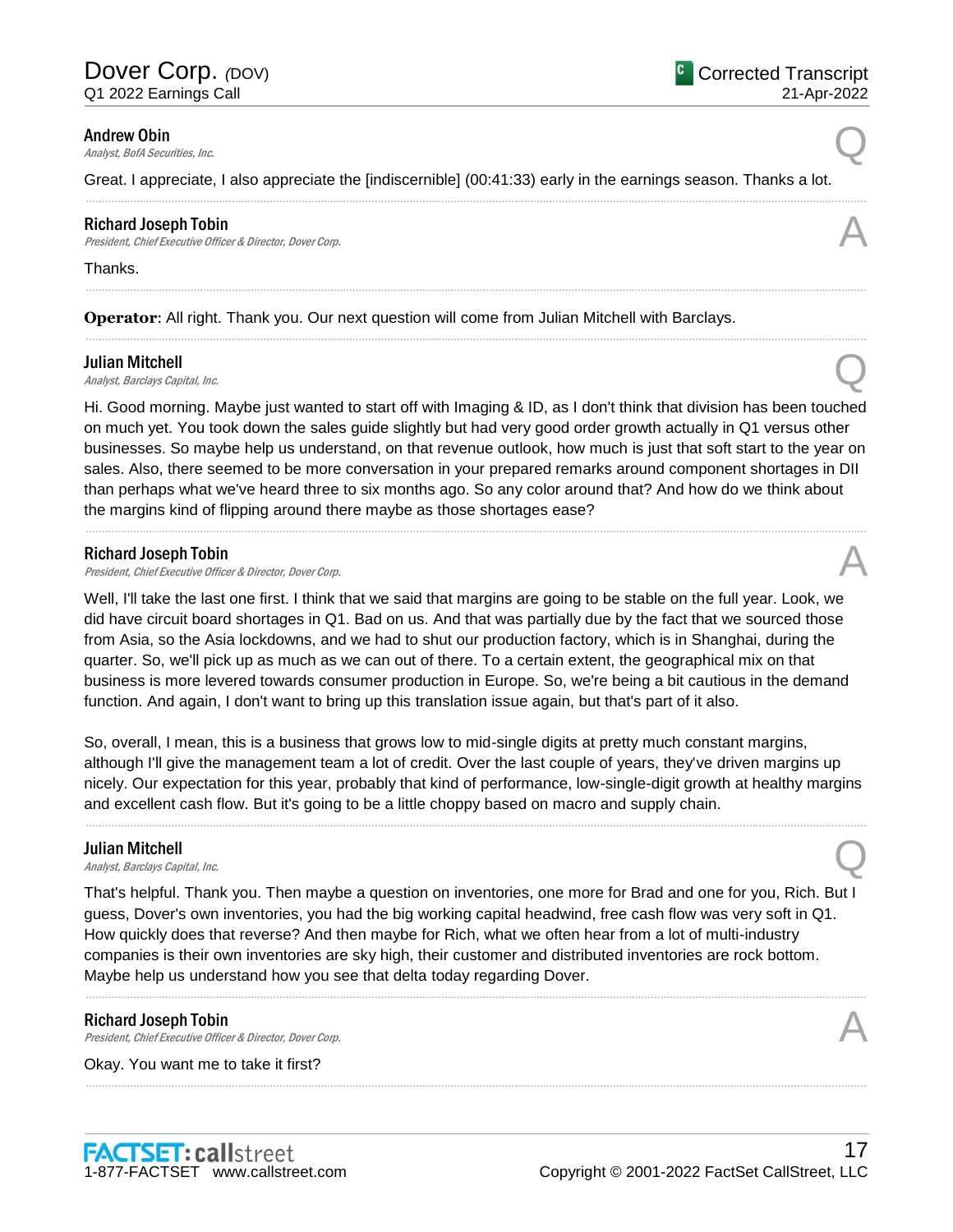### Brad M. Cerepak

Chief Financial Officer & Senior Vice President, Dover Corp.

Go ahead. Sure.

### Richard Joseph Tobin

Richard Joseph Tobin<br>President, Chief Executive Officer & Director, Dover Corp.

All right. Yeah. All right. We don't – as a portfolio comment, we do not believe that our inventories are reflective of our distribution network inventories, meaning pretty much what we ship out the door kind of passes through of us through distribution. Our inventories are high, clearly, but so is our backlog, right? So the way that we look at those inventories is before we – I'm just talking about physical inventory before we get into working capital, that's something else.

But to the extent that we ship that backlog, which we have every intention of doing, that those inventories will moderate. And you also need to take into account that inflation has an impact on absolute dollar value of inventories, right? So, it's very nice that we're – everybody's talking about raising prices and everything else, but that needs to be taken into account when you look at year-over-year change in inventory because the absolute dollar value of that inventory has gone up significantly.

......................................................................................................................................................................................................................................................

### Brad M. Cerepak

Chief Financial Officer & Senior Vice President, Dover Corp.

And I think the only thing I would add is the sequence of cash flow was more like it's been in the years past, which is fourth quarter being our highest quarter of cash flow, and we'll progressively pace through the year where we'll see free cash flow increase from Q2 into Q4.

But again, I think, as Rich said and we said in our prepared comments, the balance sheet will have some liquidation to it in the sense of we had very high receivables because of the high shipments in March coming off of a low January. So, just time-wise, the collection period falls into the second quarter. And then you also have inventory which will continue, I think, to come down over the course of the year as we ship across the backlog.

......................................................................................................................................................................................................................................................

......................................................................................................................................................................................................................................................

......................................................................................................................................................................................................................................................

**Julian Mitchell**<br>Analyst, Barclays Capital, Inc. **Julian Mitchell**<br>Analyst, Barclays Capital, Inc.  $\bigotimes$ 

That's perfect. Thank you.

### Richard Joseph Tobin

President, Chief Executive Officer & Director, Dover Corp.

### Thanks.

**Operator**: All right. Thank you. Our next question will come from Josh Pokrzywinski with Morgan Stanley.

Joshua C. Pokrzywinski **Joshua C. Pokrzywinski**<br>Analyst, Morgan Stanley & Co. LLC

Hey. Good morning, guys.

### Brad M. Cerepak

Chief Financial Officer & Senior Vice President, Dover Corp.



......................................................................................................................................................................................................................................................



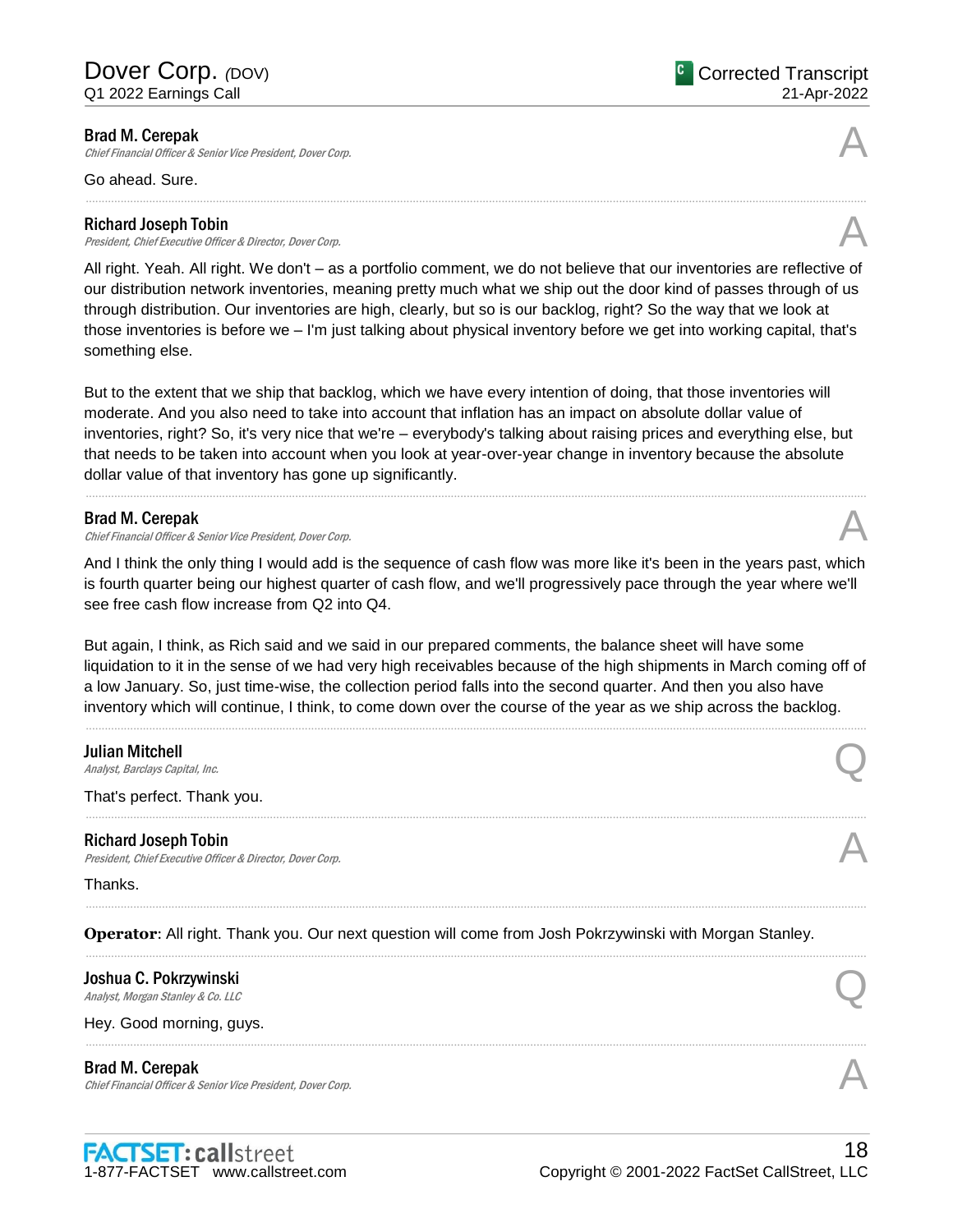### Good morning.

### Richard Joseph Tobin

President, Chief Executive Officer & Director, Dover Corp.

Hi.

# Joshua C. Pokrzywinski **Joshua C. Pokrzywinski**<br>Analyst, Morgan Stanley & Co. LLC

Rich, do you think you'll need any more price this year? I know there's been some lumpiness in some of the input costs, particularly things like freight over the past 90 days. But maybe like freight surcharge aside, are you guys where you need to be on price?

......................................................................................................................................................................................................................................................

......................................................................................................................................................................................................................................................

......................................................................................................................................................................................................................................................

......................................................................................................................................................................................................................................................

......................................................................................................................................................................................................................................................

### Richard Joseph Tobin

Richard Joseph Tobin<br>President, Chief Executive Officer & Director, Dover Corp.

Yeah. You should hear the yelling and screaming that goes on about pricing sometimes around here.

# Joshua C. Pokrzywinski **Joshua C. Pokrzywinski**<br>Analyst, Morgan Stanley & Co. LLC

I listen to the calls. There's plenty.

### Richard Joseph Tobin

Richard Joseph Tobin<br>President, Chief Executive Officer & Director, Dover Corp.

Yeah. I don't think so. I think that any pricing from here, especially in the capital goods side, is going to be surcharge and not absolute price, but we'll see. I mean, it's – you tell me what the trajectory of inflation's going to be over the balance of the year. I mean that's one of the watch points. I mean I think what – good news, bad news on inflation is – as the way that we look at it, is inflation looks to be moderating except the fact that we've got \$1 trillion plus of infrastructure and American Rescue Plan coming our way. And what does that mean? It's hard to say right now.

I think the good news is, does that – is that good from the demand point of view in certain businesses of ours? Yes, it is, right, because it's where – we've got a big portion of our portfolio that's tied to CapEx. What does that mean from an inflation point of view? All bets are off there. So, it's an interesting dynamic. I don't – so I guess to answer your question is I think that we're going the be very selective from here. And if it's commodity price driven, it's likely to be surcharge based.

......................................................................................................................................................................................................................................................

# Joshua C. Pokrzywinski **Joshua C. Pokrzywinski**<br>Analyst, Morgan Stanley & Co. LLC

Got it. Super helpful. And then some nuance on the margin kind of expectations from here, especially with the traffic light commentary in the slide deck. Relative to where we were kind of coming out of fourth quarter, any change to how you see either the full year or the cadence in DEP or DPPS?

### Richard Joseph Tobin

Richard Joseph Tobin<br>President, Chief Executive Officer & Director, Dover Corp.

Well, I mean, look, that was [indiscernible] (00:48:54). DPPS, look, biopharma demand is probably intra-year going to be a bit light. So, I think that nobody should fall out of their chairs if order rates go down there some. The balance of that portfolio is actually order rates are picking up quite nicely. Now, that's slightly dilutive to biopharma

......................................................................................................................................................................................................................................................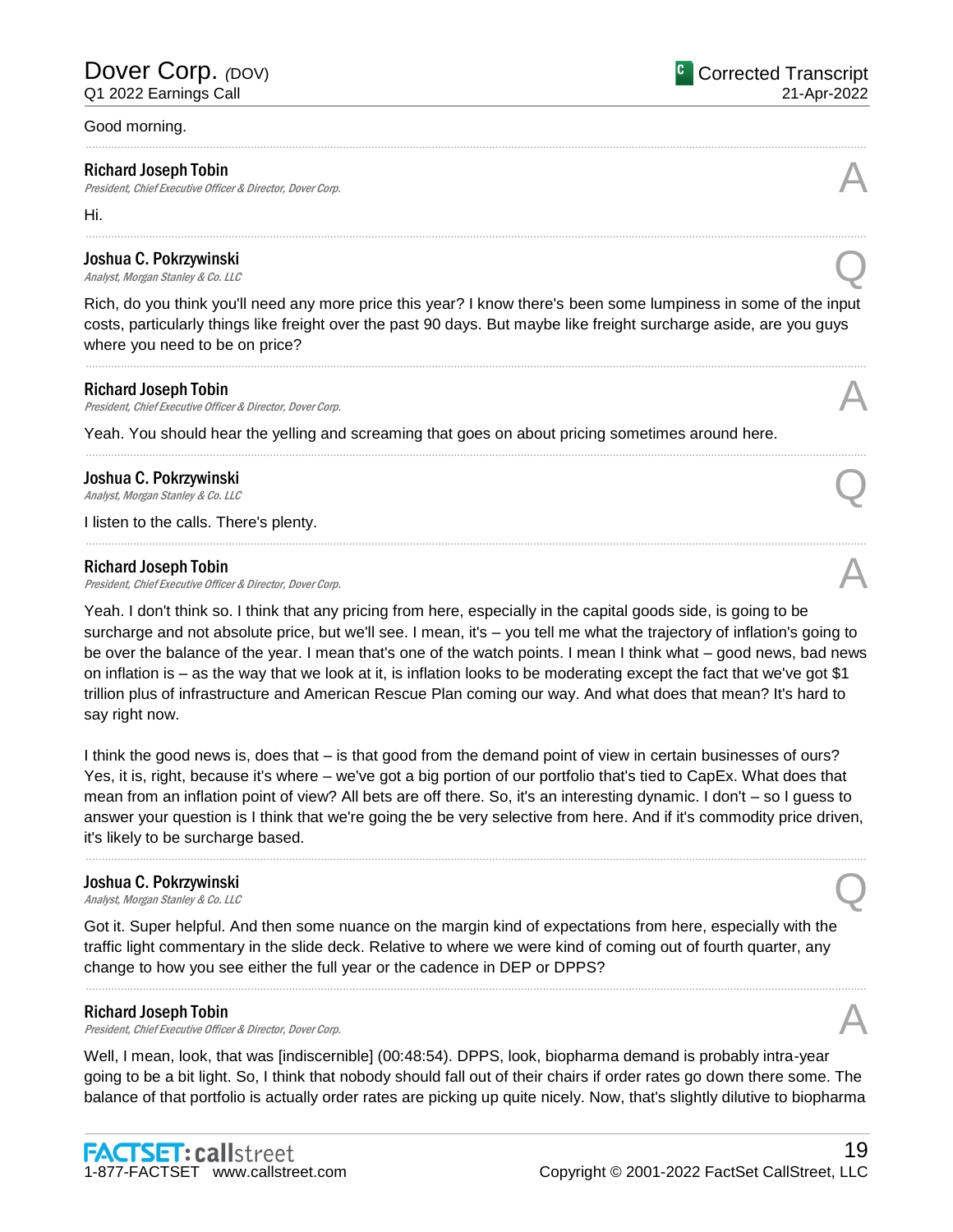# Dover Corp. *(DOV)* Q1 2022 Earnings Call

but not to the extent where people saying that we're over-earning and we're going to go back to historical margins. So, I think if you go back and take a look at the transcript, I say that 30% plus is the new normal here. So, we'll be able to absorb it.

Where we're looking for – and it should make sense when you go back and take a look at the calendarization of earnings last year, where we're looking for absolute profit performance, 2022 versus 2021, is in Engineered Products, Clean Energy, and into the Climate side of the business. We're not looking for a lot of year-over-year incremental profit from the other two segments. There's going to be some, but that's not going to be the principle driver. Because, quite frankly, those two businesses more or less sailed through 2021.

| Analyst, Morgan Stanley & Co. LLC<br>Got it. Thanks.                                                                                                                                                                                                                                                                                                                                                                                                              |  |
|-------------------------------------------------------------------------------------------------------------------------------------------------------------------------------------------------------------------------------------------------------------------------------------------------------------------------------------------------------------------------------------------------------------------------------------------------------------------|--|
|                                                                                                                                                                                                                                                                                                                                                                                                                                                                   |  |
| <b>Richard Joseph Tobin</b><br>President, Chief Executive Officer & Director, Dover Corp.                                                                                                                                                                                                                                                                                                                                                                         |  |
| Okay. Thanks.                                                                                                                                                                                                                                                                                                                                                                                                                                                     |  |
| Joshua C. Pokrzywinski<br>Analyst, Morgan Stanley & Co. LLC                                                                                                                                                                                                                                                                                                                                                                                                       |  |
| Thanks.                                                                                                                                                                                                                                                                                                                                                                                                                                                           |  |
| Operator: All right. Thank you. Our final question comes from Nigel Coe with Wolfe Research.                                                                                                                                                                                                                                                                                                                                                                      |  |
| <b>Nigel Coe</b><br>Analyst, Wolfe Research LLC                                                                                                                                                                                                                                                                                                                                                                                                                   |  |
| Thanks. Good morning, everyone. Sorry, I dropped off for 10 minutes, so I apologize if I'm repeating any<br>questions here. But your refrigeration margins – sorry, the Clean – I can't remember the new name for the<br>segment, but best margins in - 1Q margins since 2013. So, curious, you've talked about significant margin<br>expansion this year in that segment. Just wondering, do you think we're going to be in mid-teens zone for the full<br>year? |  |
| <b>Richard Joseph Tobin</b><br>President, Chief Executive Officer & Director, Dover Corp.                                                                                                                                                                                                                                                                                                                                                                         |  |
| Well, for the segment? Sure.                                                                                                                                                                                                                                                                                                                                                                                                                                      |  |
| <b>Nigel Coe</b>                                                                                                                                                                                                                                                                                                                                                                                                                                                  |  |
| Analyst, Wolfe Research LLC                                                                                                                                                                                                                                                                                                                                                                                                                                       |  |
| Yeah. Okay. And then – nice quick answer there. And then turning back to the fuel and – sorry, I should know<br>these by now, shouldn't I? But the Clean                                                                                                                                                                                                                                                                                                          |  |
| <b>Richard Joseph Tobin</b><br>President, Chief Executive Officer & Director, Dover Corp.                                                                                                                                                                                                                                                                                                                                                                         |  |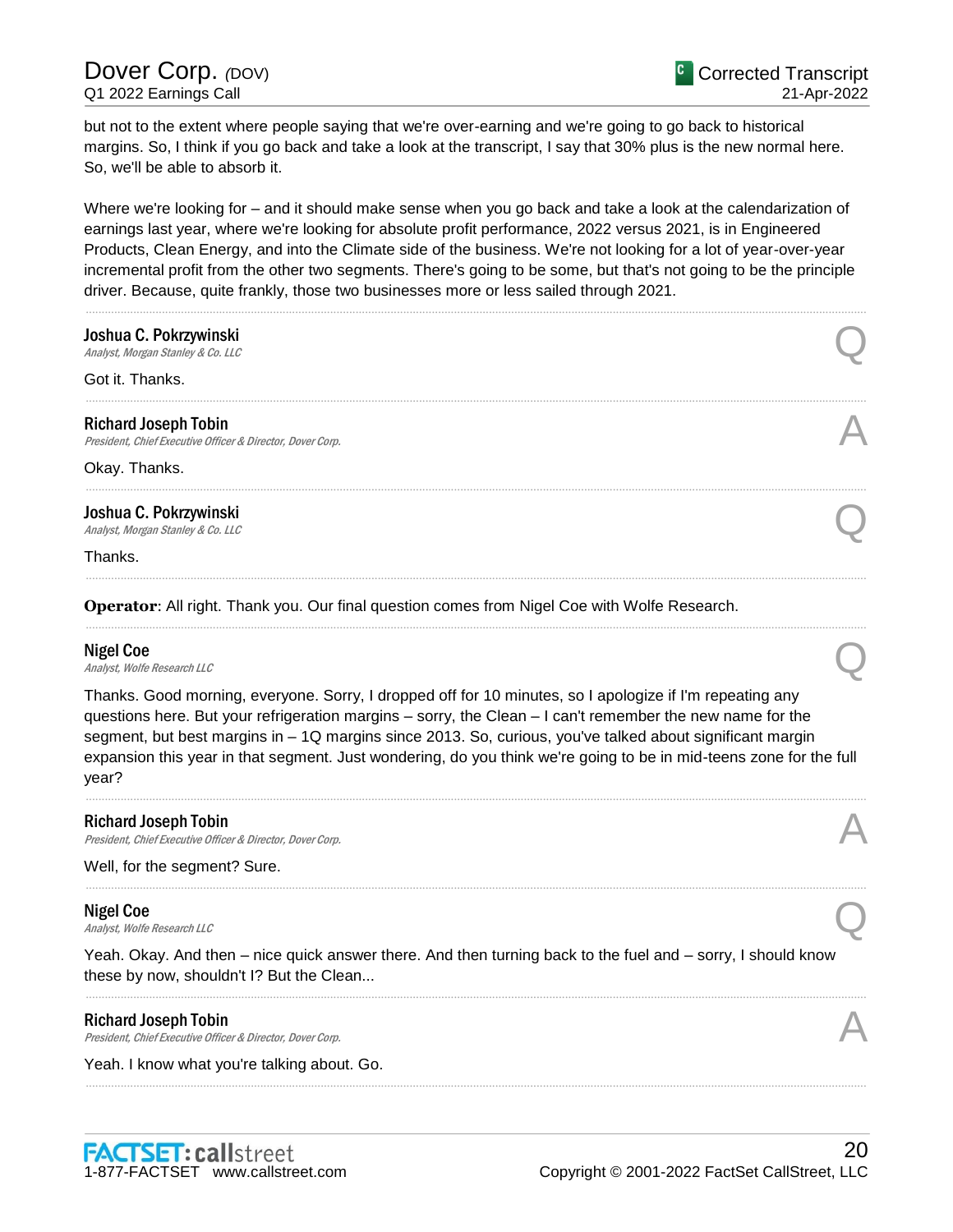**Nigel Coe**<br>Analyst, Wolfe Research LLC Nigel Coe  $\mathcal{A}_{\textit{Analyst, Wolfe} Research \, LLC}$ 

You called out mix as a significant headwind there, and obviously the weather impact on the production facility. Given the acquisitions of RegO and Acme, I mean, I thought they were like low-20s EBITDA margins, Rich. So, just wondering is there any seasonality to those businesses, or was the mix impact elsewhere more than offsetting that contribution from those acquisitions.

......................................................................................................................................................................................................................................................

### Richard Joseph Tobin

Richard Joseph Tobin<br>President, Chief Executive Officer & Director, Dover Corp.

Well, you answered the question. Yes, there is seasonality in the acquired businesses. Q1 is actually the lowestmargin quarter. So, supply chain and COVID issues aside in Q1, what we expect is we roll out of EMV demand in Q2, which is probably the peak for EMV demand last year, which is margin accretive, but we basically offset that over the balance of the year and then some through the acquired revenue and profits and the fact that our underground business and vehicle wash and everything else start shipping significantly through the year. And that's against a comp in the second half of last year where it was weak.

......................................................................................................................................................................................................................................................

### Nigel Coe

Nigel Coe  $\mathcal{A}_{\textit{Analyst, Wolfe Research LLC}}$ 

Okay. And then maybe just one more, a question we're getting a fair amount, not just for Dover but across the group, US CapEx. And just maybe this is a question for Brad. Are you – within your CapEx budgets, are you shifting more CapEx into the US relative to elsewhere?

......................................................................................................................................................................................................................................................

### Brad M. Cerepak

Chief Financial Officer & Senior Vice President, Dover Corp.

No. Not significantly, although CapEx is – in our growth-oriented businesses, if you think about the ones we're talking about that have the higher growth profiles, that's where the CapEx is.

......................................................................................................................................................................................................................................................

### Nigel Coe

**Nigel Coe**<br>Analyst, Wolfe Research LLC

Thank you.

**Operator**: All right. Thank you. This concludes our question-and-answer period and Dover's First Quarter 2022 Earnings Conference Call. You may now disconnect your line at this time and have a wonderful day.

......................................................................................................................................................................................................................................................